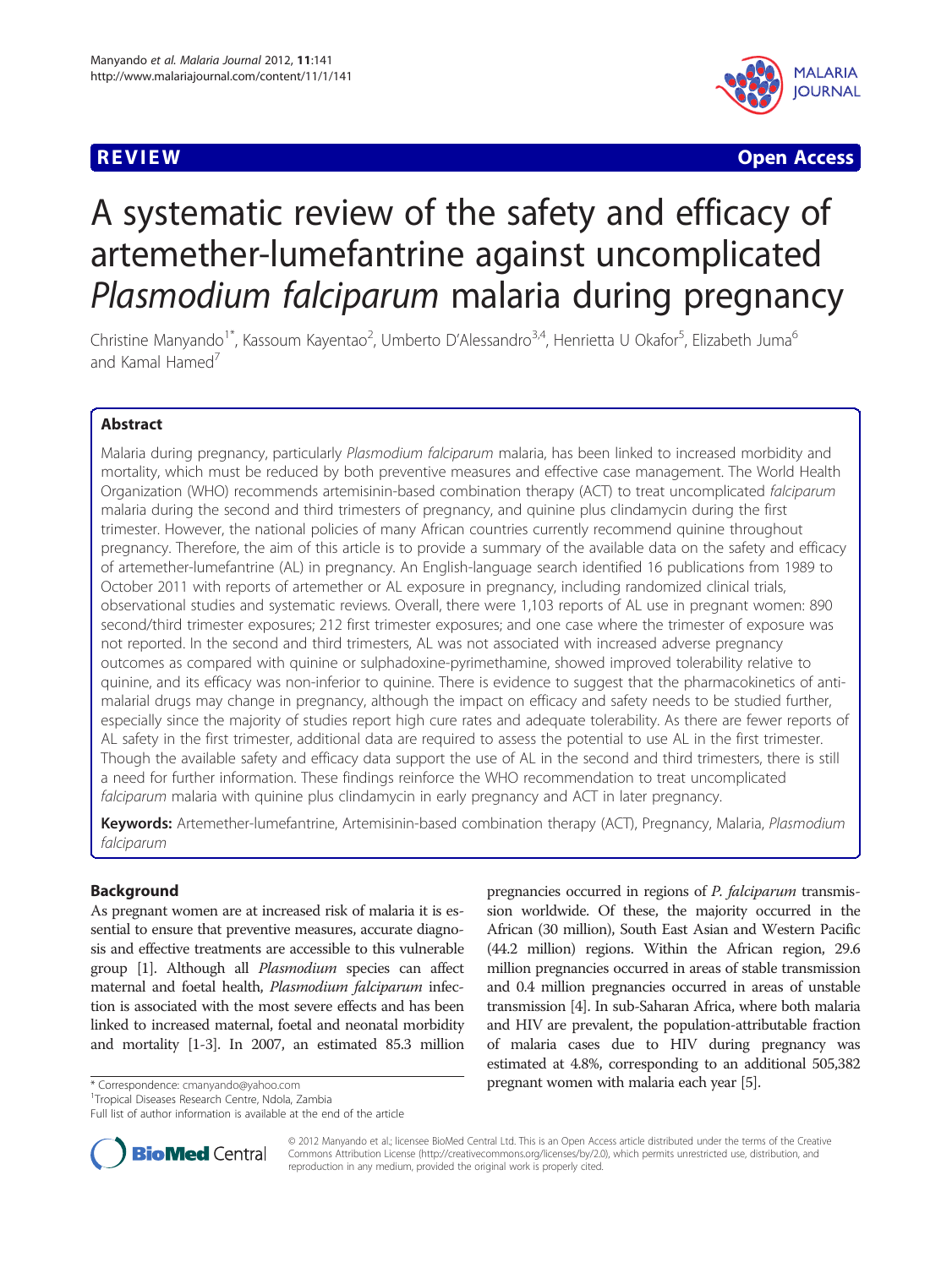In regions of stable malaria transmission, frequent exposure to malaria parasites leads to the development of partial immunity, and malaria infection is often asymptomatic or without specific symptoms. Nevertheless, malaria infection is associated with severe maternal anaemia, placental malaria and low birth weight – a risk factor for infant death [[6,7](#page-11-0)]. Endemic malaria has been associated with increased perinatal and foetal mortality, risk of abortion, and premature delivery [\[1,2\]](#page-11-0). In areas of unstable transmission where adults are unlikely to have acquired immunity against malaria, pregnant women are at increased risk of severe malaria, which can cause maternal and foetal death [\[1,6](#page-11-0)]. In a hospital study in Mozambique, maternal death from severe malaria was more frequent in urban (12.5%) and suburban (14.3%) areas where transmission was low as compared to rural areas with moderate or stable transmission (3.6%) [\[3\]](#page-11-0). In a large study of 1,030 pregnant women in Mozambique, acute placental infection and parasitaemia in cord blood were significantly associated with infant death, while maternal clinical *falciparum* malaria and acute placental infection were associated with clinical malaria during infancy [\[8\]](#page-11-0).

The World Health Organization (WHO) recommends the use of preventive measures to limit the occurrence of malaria in pregnancy, including the use of insecticidetreated nets and intermittent preventive treatment in pregnancy (IPTp) in areas of stable malaria transmission. The WHO also recommends that all cases of malaria during pregnancy should be treated promptly with an effective anti-malarial [[6,9\]](#page-11-0).

# ACT in pregnancy

Artemisinin-based combination therapy (ACT) is effective and well tolerated in the general population and, if shown to be safe and effective, may significantly reduce morbidity and mortality during pregnancy [[10\]](#page-11-0). Hence, following 1,500 documented pregnancies exposed to artemisinin derivatives during the second or third trimester, the WHO assessed the benefits and potential risks and recommended the use of ACT as a first-line treatment for uncomplicated P. falciparum malaria during the second and third trimesters [\[11\]](#page-11-0). Those recommended are artemether-lumefantrine (AL), artesunate-amodiaquine (AS-AQ), artesunate-mefloquine (AS-MQ) and artesunate + sulphadoxine-pyrimethamine (AS + SP), but do not include dihydroartemisinin-piperaquine (DHA-PPQ) due to the lack of data in the second and third trimesters in 2010, when the latest edition of the WHO guidelines was published [[11](#page-11-0)].

ACT is not recommended by the WHO as a first-line treatment during the first trimester, due to limited clinical safety data [\[11\]](#page-11-0) and evidence of embryo lethality and developmental abnormalities in animal studies following

artemisinin exposure early in pregnancy, at times equivalent to the first trimester in humans [\[12,13\]](#page-11-0). The WHO recommends a seven-day course of quinine plus clindamycin (or quinine monotherapy if clindamycin is not available) as the first-line malaria treatment during the first trimester of pregnancy, and artesunate plus clindamycin as second-line treatment. ACT in the first trimester of pregnancy is indicated only if the recommended treatments are not available or have failed [[11](#page-11-0)].

It is vital that pregnant women with malaria receive prompt and effective treatment [[11](#page-11-0)]. However, the frequent exclusion of pregnant women from pharmaceutical trials, including the original studies of artemisinins and different types of ACT, has limited the availability of data in this vulnerable population. Consequently, ACT safety and efficacy, including potential effects of changes in ACT pharmacokinetics during pregnancy, is an important area of malaria research with implications for national malaria control policies. An understanding of the risks and benefits of ACT during early and later pregnancy is needed to guide policymakers and health-care workers, and ensure that pregnant women receive both effective and safe treatment against malaria.

The aim of this review is to discuss the available data on the maternal and foetal safety, pharmacokinetics, and anti-malarial efficacy of AL during pregnancy. As the first fixed-dose ACT, AL has now been available for over ten years and has been widely used as a first-line antimalarial in many countries worldwide, including sub-Saharan Africa. Hence, there is a growing body of data on the safety and efficacy of AL in pregnant women.

# Methods

A literature search was performed to identify publications that included specific reports of artemether or AL exposure during human pregnancy and any safety, efficacy or pharmacokinetic outcome. This included original research studies and systematic reviews published in any year. The search was limited to English-language publications. Ovid was used to search EMBASE, Medline, Biosis and the Cochrane database (16 December, 2011) according to the search strategy shown in Additional file [1](#page-10-0). The Malaria in Pregnancy consortium library was searched using the following sets of search terms (8 December, 2011): artemether AND pregnancy; artemether-lumefantrine AND pregnancy; lumefantrine AND pregnancy; artemisinins AND pregnancy; ACT AND pregnancy AND malaria; ACT AND pregnancy AND Plasmodium falciparum. The same terms were used to search Clinicaltrials.gov (8 December, 2011) and the WHO International Clinical Trials Registry Platform (ICTRP) (8 December, 2011) to identify any publications related to the identified clinical trials, and TrialTrove 5 was searched (14 December, 2011) between 2008 and 2011 using the following search combinations: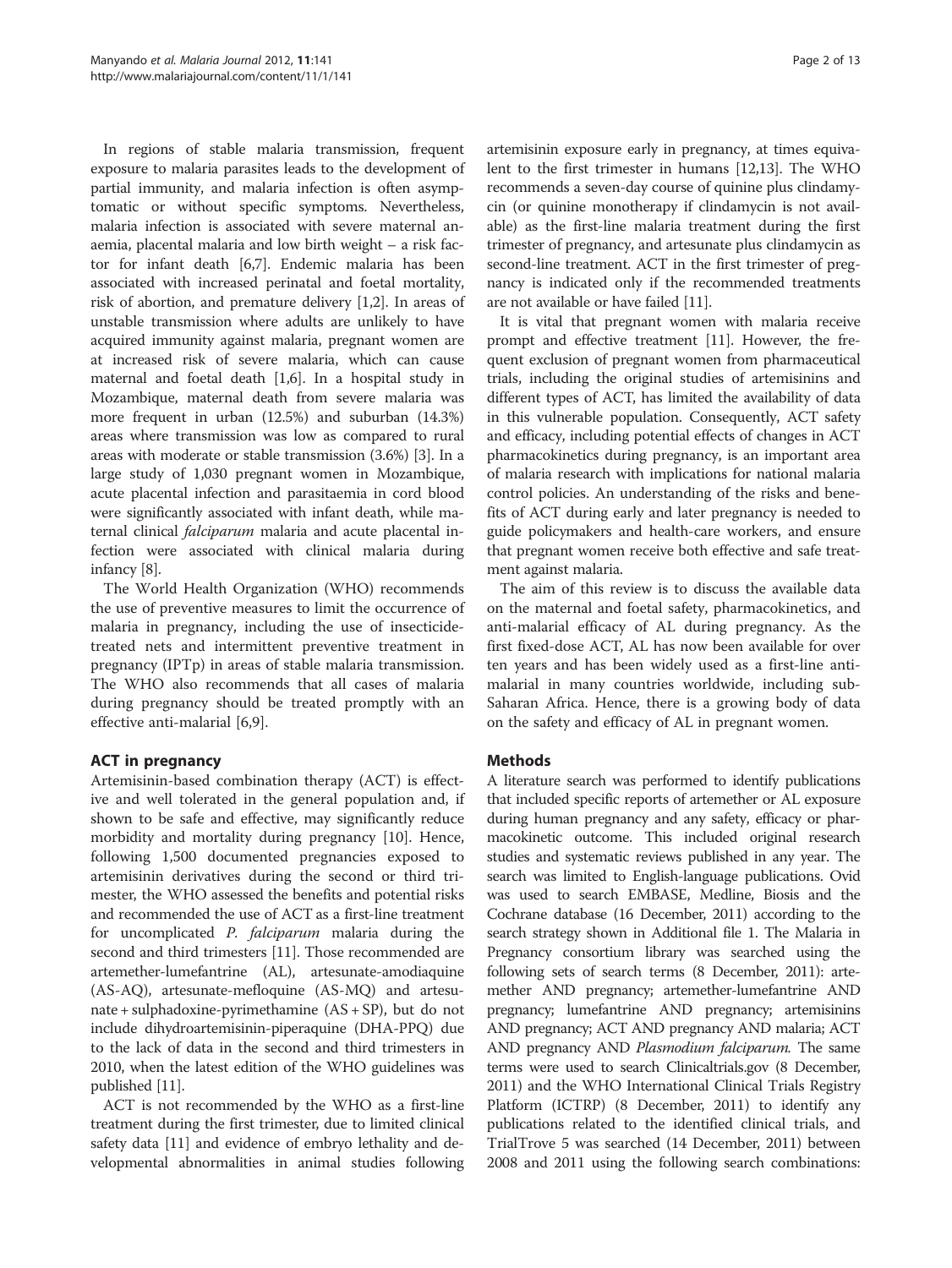artemether + lumefantrine OR artemether OR artemether + lumefantrine Cipla (Cipla is a manufacturer of AL) OR lumefantrine OR artemisinins AND pregnancy OR pregnant; artemether + lumefantrine OR artemether OR artemether + lumefantrine Cipla AND pregnancy OR pregnant AND malaria OR Plasmodium falciparum. References of identified manuscripts were searched for additional reports.

The manuscripts identified in the search were screened manually based on their titles and (where available) abstracts and if appropriate on the full text to identify those that included reports of artemether or AL exposure and any safety, efficacy, or pharmacokinetic outcomes in human pregnancy. Previous systematic reviews that included artemether in human pregnancy were also selected. As each article used separate outcome measures, the safety (maternal, foetal, and infant), efficacy and pharmacokinetic outcomes of each report were recorded and included in the review. The type of study, location, dates, and relevant study protocols were also included to put the data in context and to highlight limitations. The data from each study were considered separately.

# Results

The database searches identified 948 records from the publication search and 118 clinical trial records [\(Additional](#page-10-0) [file 2](#page-10-0)). After removal of duplicates, 400 records were screened based on their titles and (where available) abstracts (Additional file [3](#page-10-0)). Of these, 343 were judged not to feature any data on the subject of artemether or AL safety, efficacy or pharmacokinetics in human pregnancy and were excluded. Of 57 full text articles assessed for eligibility, 39 articles were excluded as they did not include specific reports of artemether or AL exposures during pregnancy and two articles were excluded to avoid duplication of pregnancy exposures. Sixteen relevant articles were identified (Figure [1](#page-3-0)). These were published between 1989 and October 2011, and included specific reports of artemether or AL exposure in pregnancy in either randomized clinical trials or observational studies and also previous systematic reviews [\(Additional file 4\)](#page-10-0).

In total, these articles contain reports of 1,236 artemether exposures during pregnancy, including 964 in the second and third trimesters, 261 exposures in the first trimester, and 11 where the timing of exposure was not reported. Of these, 1,103 related to AL exposures, with 890 in the second and third trimesters, 212 in the first trimester, and one case where the timing of exposure was not reported ([Additional file 4\)](#page-10-0).

# Studies assessing the safety of artemether and AL during pregnancy

The safety of artemisinins in pregnancy has been investigated in the second and third trimesters in randomized clinical trials and throughout pregnancy in observational

studies. A 2007 review of all artemisinin derivatives used in pregnancy identified 14 studies, reporting a total of 945 pregnancies exposed to artemisinins (artesunate or artemether): 123 in the first trimester and 822 in the second and third trimesters. Five of these studies were randomized clinical trials; nine were descriptive non-randomized studies. Women were followed up to delivery, and 214 infants were examined up to at least one year of age. Overall, these studies did not identify any effect of artemisinins on serious maternal adverse events, adverse birth outcomes or neurological development deficits in the infants [\[14](#page-11-0)].

Within the review by Dellicour et al. [[14](#page-11-0)], a total of 86 pregnancies were exposed to artemether across four studies: one in Nigeria, one in Sudan, one in Thailand, and one in China (Tables [1](#page-4-0) and [2,](#page-5-0) Additional file [4](#page-10-0)). In the Nigerian study, 45 pregnant women with drug-resistant *falciparum* malaria were treated with artemether alone or artemether then mefloquine between 1994 and 1997. The treatments were all administered in the second or third trimester of pregnancy. All infants were normal at birth and showed normal physical and neurological development for the period of assessment, which varied between six and 36 months [\[15](#page-11-0)]. The study in Sudan was conducted between 1997 and 2001, and a total of 28 pregnant women with chloroquine- and quinine-resistant *falciparum* malaria were treated with intramuscular artemether. Only one woman received artemether treatment during the first trimester. In this study, there were no maternal deaths, miscarriages, stillbirths or reports of congenital abnormalities, but there was one perinatal death following a pre-term labour [\[16\]](#page-11-0). In the Thai study, 11 pregnant women with acute *falciparum* malaria received artemether, either alone or combined with mefloquine, artesunate, clindamycin, or lumefantrine between 1992 and 2000 [\[17\]](#page-11-0). The paper by McGready et al. [\[17](#page-11-0)] includes all of the artemether exposures reported across three publications. To avoid duplication of pregnancy exposures, the other two reports have not been included [[18,19\]](#page-11-0). Nine women were available for follow-up, and of these, seven delivered normal infants. There was one miscarriage and one maternal death from severe malaria and anaemia [\[17\]](#page-11-0). In the Chinese study, two pregnant women with typical signs and symptoms of malaria were treated with artemether in 1980. Both women were in the second trimester of pregnancy, both delivered at full term and both children showed normal growth and development at five years [[20](#page-11-0)].

Since the Dellicour review, seven studies have reported on the safety of AL during pregnancy: four observational studies and three open-label randomized studies (Tables [1](#page-4-0) and [2,](#page-5-0) Additional file [4](#page-10-0)). These studies reported on the tolerability of AL during pregnancy and the pregnancy outcomes.

A large prospective cohort study comparing the safety of AL and sulphadoxine-pyrimethamine (SP) throughout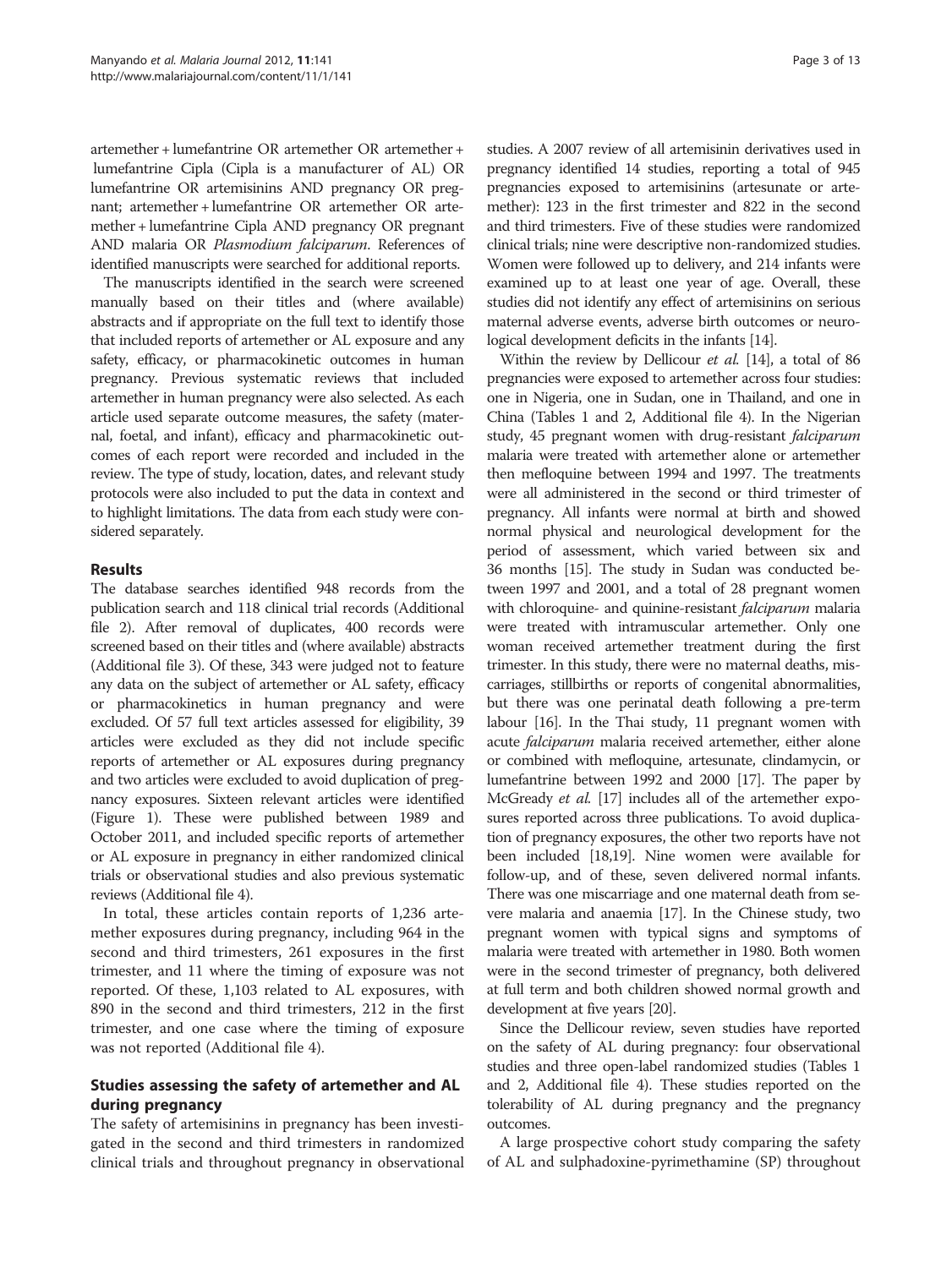#### <span id="page-3-0"></span>Manyando et al. Malaria Journal 2012, 11:141 Page 4 of 13 http://www.malariajournal.com/content/11/1/141



pregnancy was recently conducted in Zambia, where SP was the recommended treatment for uncomplicated falciparum malaria in the second and third trimesters of pregnancy at that time [[26\]](#page-11-0). In total, 495 women had received AL and 506 had received SP to treat the index episode of malaria. Diagnosis was predominantly based on clinical symptoms, and was unconfirmed by microscopy or rapid diagnostic test (RDT) in 85% of cases. As women in Zambia were recommended to receive SP as IPTp in the second and third trimesters, 412 women in the AL group had also received SP, while only 13 women in the SP group had also received AL. There were no significant overall differences in the rates of maternal mortality (AL, 0.2%; SP, 1.0%), neonatal mortality (AL, 2.3%;

SP, 2.3%), stillbirth (AL, 1.8%; SP, 2.5%), miscarriage (AL, 1.4%; SP, 1.6%), low birth weight (AL, 9.0%; SP, 7.7%), birth defects (AL, 1.8%; SP, 1.4% [including umbilical hernia: AL, 6.5%; SP, 4.1%]) and infant neurological development between the AL and SP groups. Premature delivery was slightly more frequent in the SP group than the AL group (17.4% versus 14.1%, respectively) [[26](#page-11-0)].

The Zambian study also assessed the pregnancy outcomes according to the timing of the anti-malarial treatment. Within the population, 156 women received AL in the first trimester and 138 women received SP and/or quinine in the first trimester. The rates of perinatal deaths (stillbirths and neonatal deaths) were similar for women receiving AL or SP in the first trimester (4.4% AL, 3.9% SP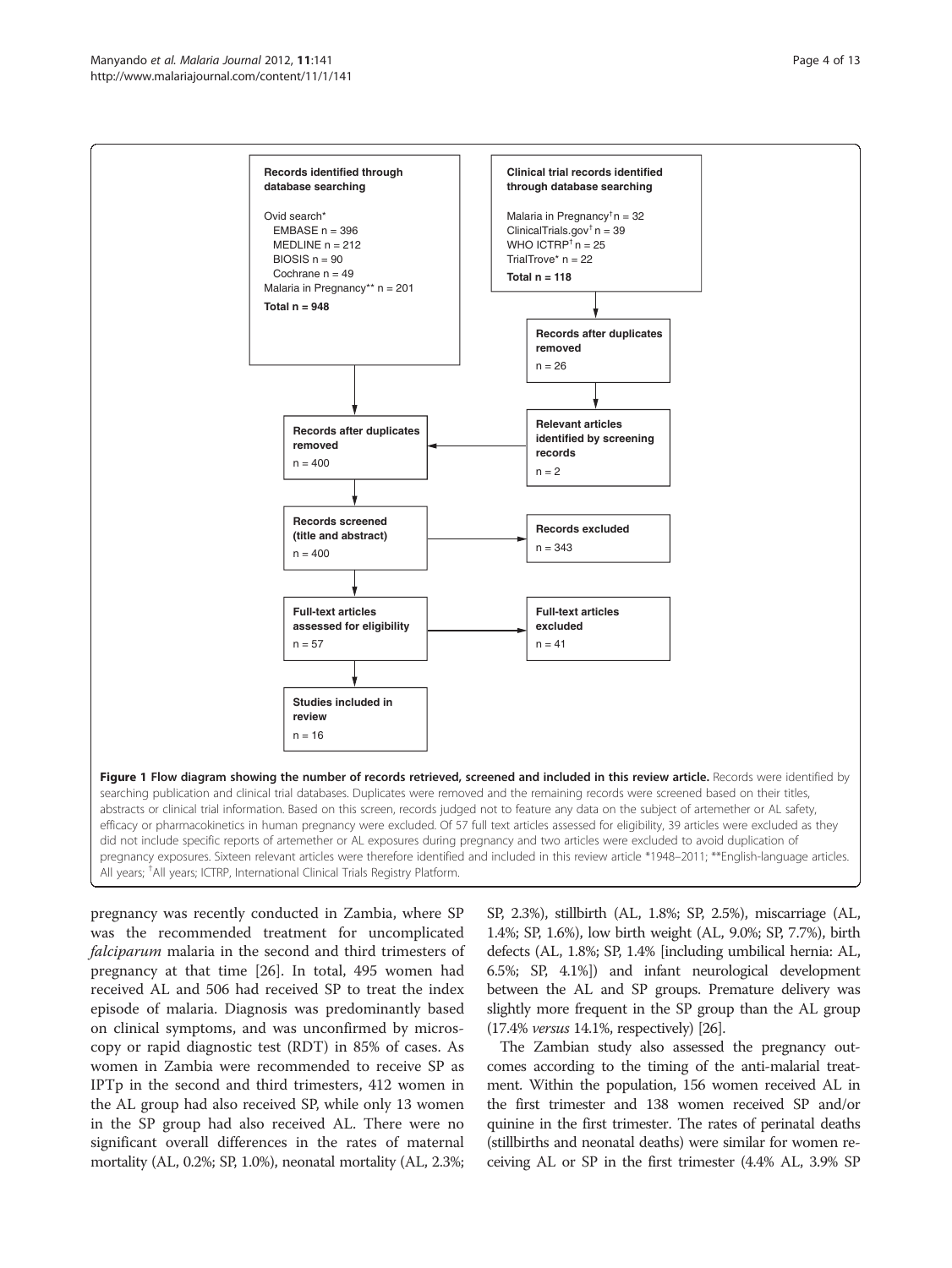| <b>Publication</b>            | Drug (n)                           | <b>Trimester</b>         |                          |                      | <b>Maternal outcomes</b> |                | Infant outcomes              |                             |
|-------------------------------|------------------------------------|--------------------------|--------------------------|----------------------|--------------------------|----------------|------------------------------|-----------------------------|
|                               |                                    | 1                        | 2/3                      | <b>AE</b>            | <b>SAE</b>               | Death          | <b>Normal</b><br>development | Death,<br>1 yr              |
| Wang 1989 [20]                | Α                                  | $\circ$                  | $\overline{2}$           |                      |                          |                | 2/2 <sup>a</sup>             |                             |
| Sowunmi et al.,<br>1998 [15]  | $A + MQ$ (22),<br>A (23)           | $\mathbf{0}$             | 45                       | Minimal              |                          |                | Yesb                         |                             |
| McGready et al.,<br>2001 [17] | $A + MQ/AS/C$<br>$(10)$ , AL $(1)$ | $\overline{\phantom{0}}$ | $\overline{\phantom{0}}$ |                      | 0/9 <sup>c</sup>         | $1/9^{d}$      |                              |                             |
| Adam et al.,<br>2004 [16]     | A                                  | $\mathbf{1}$             | 27                       |                      |                          | 0/28           |                              |                             |
| McGready et al.,<br>2006 [21] | AL                                 | $\circ$                  | $13*$                    |                      | 0/13                     |                | $9/10^e$                     |                             |
| McGready et al.,<br>2008 [22] | AL                                 | 0                        | 125                      |                      | $1^{c,\overline{f}}$     | 1 <sup>9</sup> |                              | $1/117$ (0.9%) <sup>h</sup> |
|                               | AS                                 | $\circ$                  | 128                      |                      | 0 <sup>c</sup>           | $\circ$        |                              | 8/120 (6.7%)                |
| Kaye et al.,<br>2008 [23]     | AL                                 | $\mathbf 0$              | 58                       | $\overline{7}$       |                          |                |                              |                             |
| Adam et al.,<br>2009 [24]     | A (48), AL (3)                     | 51                       | $\overline{0}$           |                      |                          | $\Omega$       |                              | 0/49                        |
| Piola et al.,<br>2010 [25]    | AL                                 | $\overline{0}$           | 152                      | 94/152<br>$(61.8\%)$ |                          | $\Omega$       |                              |                             |
|                               | $\mathsf{Q}$                       | 0                        | 152                      | 142/152<br>$(93%)^j$ |                          | 1 <sup>k</sup> |                              |                             |
| Manyando et al.,<br>2010 [26] | AL <sup>1</sup>                    | 156                      | 348                      |                      | 108/495<br>(21.8%)       | $1 (0.2\%)^m$  |                              |                             |
|                               | SP/Q <sup>1</sup>                  | 138                      | 378                      |                      | SP 118/506 (23.3%)       | 5 $(1%)^n$     |                              |                             |
| Sangaré et al.,<br>2011 [27]  | AL (260) <sup>o</sup>              | 53 <sup>p</sup>          | 207                      |                      |                          |                |                              |                             |

<span id="page-4-0"></span>

|  |  | Table 1 Maternal and infant safety outcomes of artemether and lumefantrine use during pregnancy |
|--|--|-------------------------------------------------------------------------------------------------|
|--|--|-------------------------------------------------------------------------------------------------|

A artemether; AE adverse events; AL artemether-lumefantrine; AS artesunate; C clindamycin; IM intramuscular; MQ mefloquine; Q quinine; SAE serious adverse event; SP sulphadoxine-pyrimethamine; \*These 13 exposures are not included in the total count of exposures to AL in pregnant women as they were also included in McGready, et al. 2008 [[22\]](#page-11-0); <sup>a</sup>5 years; <sup>b</sup>physical and neurodevelopment within normal limits (6–36 months); <sup>c</sup>drug related; <sup>d</sup>severe malaria and anaemia; <sup>e</sup>1 year;<br><sup>f</sup>Day 2 increase in pazasitaemia: <sup>9</sup>baemorrhagic Day 2 increase in parasitaemia; <sup>g</sup>haemorrhagic shock (treatment not suspected); <sup>h</sup>suspected intraventricular haemorrhage, background of Allagile's syndrome; <sup>i</sup>3 related to prematurity, 2 pneumonia, 1 sepsis, 1 diarrhoea, 1 suspected beriberi; <sup>j</sup>number reporting at least 1 AE; <sup>k</sup>sepsis following a caesarean section; <sup>I</sup>AL group n = 495, AL exposure n = 504, SP group n = 506, SP/Q exposure n = 516; <sup>m</sup>anaemia secondary to spontaneous abortion; <sup>n</sup>1 related to Kaposi's sarcoma, 3 infections, 1 undiagnosed illness; <sup>o</sup>260 reports of AL treatment for an episode of malaria; <sup>p</sup>26 received only AL in the 1st trimester.

and/or quinine), as were the rates of infant malformations (0.8% AL, 2.5% SP and/or quinine [including umbilical hernia: AL, 6.9%; SP, 6.6%]) and assessments of infant neurodevelopment. However, there were seven miscarriages, four with confounding factors (two women had multiple malaria episodes, one had syphilis and one received AL and concomitant salbutamol for a threatened miscarriage), in women exposed to AL in the first trimester, and none in the SP group. As a result, the authors recommended further monitoring of ACT use in the first trimester [\[26](#page-11-0)].

Another recent observational study investigated the safety of artemisinins in the first trimester of pregnancy in Sudan between 2006 and 2008 [[24](#page-11-0)]. In total, 62 women had received artemisinins in the first trimester: 48 received artemether injections,  $11$  received  $AS + SP$ , and three received AL. Within this study population, there were no maternal deaths and 60 infants were born at full term. No congenital malformations were reported and all 60 infants survived to the final one-year time-point. Two women who had received artemether injections in the first trimester miscarried while receiving a quinine infusion for a subsequent malaria attack (20 weeks and 22 weeks) [\[24](#page-11-0)].

A study of the pharmacokinetics of AL during pregnancy, conducted in Thailand in 2004, also reported on the safety of AL [[21](#page-11-0)]. In total, 13 women in the second and third trimesters of pregnancy received AL to treat recrudescent falciparum malaria after seven days of supervised quinine treatment. All were rapidly cured of their infection (median parasite clearance time was two days). There were no reports of serious adverse events and all 13 women delivered live infants with no congenital abnormalities. Ten infants were available for follow-up at one year and of these, nine showed normal development and one showed severe developmental delay [[21](#page-11-0)].

The fourth observational study was a retrospective survey of anti-malarial use for self-reported episodes of malaria conducted in Uganda between 2008 and 2009 [[27\]](#page-11-0). Women with a pregnancy in the previous 12 months that reached at least the third trimester were included in the study, while current pregnancies were excluded.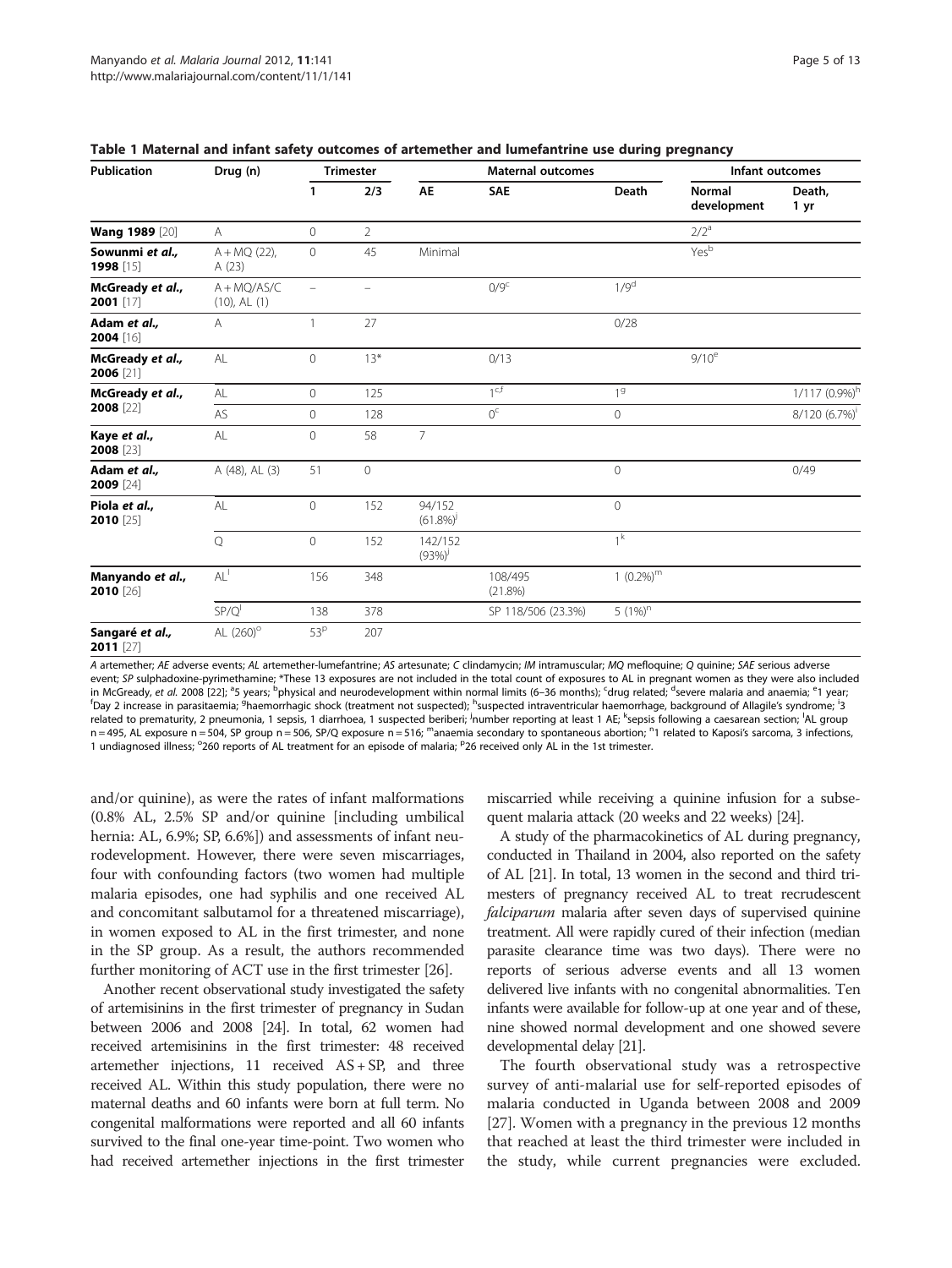| <b>Publication</b>             | Drug (n)                       | <b>Trimester</b>         |                          | <b>Pregnancy outcomes</b> |                           |                    |                                                 |                      |                    |
|--------------------------------|--------------------------------|--------------------------|--------------------------|---------------------------|---------------------------|--------------------|-------------------------------------------------|----------------------|--------------------|
|                                |                                | 1                        | 2/3                      | Prematurity               | Miscarriage               | Stillbirth         | Congenital<br>abnormality                       | Low birth<br>weight  | Neo-natal<br>death |
| Wang 1989 [20]                 | $\overline{A}$                 | $\circ$                  | $\overline{2}$           | 0/2                       |                           |                    | 0/2 <sup>a</sup>                                |                      |                    |
| Sowunmi et al.,<br>1998 [15]   | $A + MQ$ (22), A (23)          | $\circ$                  | 45                       |                           |                           |                    |                                                 |                      |                    |
| McGready et al.,<br>2001 [17]  | $A + MQ/AS/C$ (10),<br>AL(1)   | $\overline{\phantom{a}}$ | $\overline{\phantom{0}}$ |                           | 1/9                       |                    |                                                 |                      |                    |
| Adam et al., 2004 [16]         | A                              | $\overline{1}$           | 27                       | $1/28^{b}$                |                           |                    | 0/28                                            |                      |                    |
| McGready et al.,<br>2006 [21]  | AL                             | $\circ$                  | $13*$                    | 1 <sup>c</sup>            |                           |                    | $\mathbf{0}$                                    |                      |                    |
| McGready et al.,<br>2008 [22]  | AL                             | $\circ$                  | 125                      | 3/117 (2.6%)              | 0/125                     | 1/125<br>(0.8% )   | 3/117 (2.6%)                                    | 14/99<br>$(14.1\%)$  |                    |
|                                | AS                             | $\circledcirc$           | 128                      | 10/120 (8.3%)             | 1/128 (0.8%)              | 1/128<br>(0.8% )   | 4/120 (3.3%)                                    | 20/101<br>$(19.8\%)$ |                    |
| Kaye et al., 2008 [23]         | <b>AL</b>                      | $\mathbf{0}$             | 58                       |                           |                           |                    |                                                 |                      |                    |
| Adam et al., 2009 [24]         | A (48), AL (3)                 | 51                       | 0                        |                           | 2 <sup>d</sup>            |                    | $\mathbf{0}$                                    |                      |                    |
| Piola et al., 2010 [25]        | AL                             | $\circ$                  | 152                      | 12/143 (8.4%)             | 3/144 (2.1%)              | 2/144<br>(1.4%)    | 3/143 (2.1%)                                    | 12/120<br>$(10.2\%)$ | 3/144<br>$(2.1\%)$ |
|                                | $\mathcal{Q}$                  | $\mathbf{0}$             | 152                      | 17/137 (12.4%)            | 4/137 (2.9%)              | 3/137<br>(2.2%)    | 2/137 (1.5%)                                    | 16/119<br>$(13.4\%)$ | 6/137<br>(4.4%)    |
| Manyando et al.,<br>2010 [26]  | AL <sup>e</sup>                | 156                      | 348                      | 71/504 (14.1%)            | 7/504 (1.4%)              | 9/504<br>$(1.8\%)$ | 8/449 (1.8%)<br>$(29/449 [6.5\%])^T$            | 9.0%                 | 11/475<br>(2.3%)   |
|                                | AL 1 <sup>st</sup> trimester   | 156                      |                          | 20/150 (13.3%)            | 7/159 (4.4%) <sup>9</sup> | 2/135<br>$(1.5\%)$ | 1/130 (0.8%)<br>$(9/130 [6.9\%])^{\dagger}$     |                      | 4/135<br>(3%)      |
|                                | SP/O <sup>e</sup>              | 138                      | 378                      | 90/516 (17.4%)            | 8/516 (1.6%)              | 13/516<br>(2.5%)   | SP 6/444 (1.4%)<br>$(18/444 [4.1\%])^{\dagger}$ | 7.7%                 | 11/480<br>(2.3%)   |
|                                | SP/Q 1 <sup>st</sup> trimester | 138                      |                          | 28/135 (20.7%)            | 0/135                     | 3/129<br>(2.3%)    | 3/121 (2.5%)<br>$(8/121 [6.6\%])^{\dagger}$     |                      | 2/129<br>$(1.6\%)$ |
| Sangaré et al.,<br>$2011$ [27] | AL $(260)^h$                   | 53 <sup>i</sup>          | 207                      |                           |                           | $7/500^{j}$        |                                                 |                      |                    |

<span id="page-5-0"></span>

| Table 2 Pregnancy outcomes of artemether and lumefantrine use during pregnancy |  |  |
|--------------------------------------------------------------------------------|--|--|
|--------------------------------------------------------------------------------|--|--|

A artemether; AL artemether-lumefantrine; AS artesunate; C clindamycin; MQ mefloquine; Q quinine; SP sulphadoxine-pyrimethamine; \*These 13 exposures are not included in the total count of exposures to AL in pregnant women as they were also included in McGready et al., 2008 [\[22](#page-11-0)]; <sup>a</sup>5 years; <sup>b</sup>infant died, 2<sup>nd</sup> -3<sup>rd</sup> trimester exposure; <sup>c</sup>associated with maternal urinary tract infection; <sup>d</sup>A group, associated with quinine infusion for further malaria attack; <sup>e</sup>AL group n = 495, AL exposure 504, SP group n = 506, SP/Q exposure n = 516; <sup>f</sup>including umbilical hernia; <sup>g</sup>2 multiple malaria episodes, 1 syphilis, 1 concomitant salbutamol and AL for threatened abortion; <sup>h</sup>260 reports of AL treatment for an episode of malaria; <sup>i</sup>26 received only AL in the 1st trimester; <sup>j</sup>total study population.

These inclusion criteria prevent the assessment of the occurrence of miscarriages prior to the third trimester. Of 500 women, 334 reported 637 episodes of malaria in their last pregnancy. In the first trimester, 53 of 134 malaria episodes were treated with AL alone (26) or AL and other anti-malarials (27). In the second and third trimesters, 207 of 503 malaria episodes were treated with AL alone (113) or AL and other anti-malarials (94). Safety outcomes were not reported by drug or exposure time, but over the 500 pregnancies there were seven stillbirths (1.4%) and 493 live births (98.6%) [\[27\]](#page-11-0).

The safety of AL and quinine was recently compared in an open-label randomized non-inferiority trial in Uganda [[25](#page-11-0)]. In total, 304 women in the second or third trimester of pregnancy with uncomplicated *falciparum* malaria were treated with either a three-day course of AL (152) or a seven-day course of quinine (152). No significant differences were evident between the groups in the frequency of miscarriages (AL, 2.1%; quinine, 2.9%), stillbirths (AL, 1.4%; quinine, 2.2%), early neonatal deaths (AL, 2.1%; quinine 4.4%), malformations (AL, 2.1%; quinine, 1.5%), prematurity (AL, 8.4%; quinine, 12.4%) and low birth weight (AL, 10.2%; quinine 13.4%). Laboratory tests also showed no clinically significant adverse events and no substantial differences in alanine aminotransferase, bilirubin, creatinine, and full blood count between the groups. However, in terms of maternal tolerability, fewer women in the AL group than the quinine group reported at least one adverse event (61.8% versus 93%, respectively). Tinnitus, nausea, vomiting and anorexia were the most commonly reported events in the quinine group, with abdominal pain, headaches and influenza-like syndrome most common in the AL group. There was also one maternal death in the quinine group from sepsis following a caesarean section [\[25](#page-11-0)].

The safety of AL and artesunate in the second and third trimesters of pregnancy were compared in an open-label randomized study in Thailand between 2004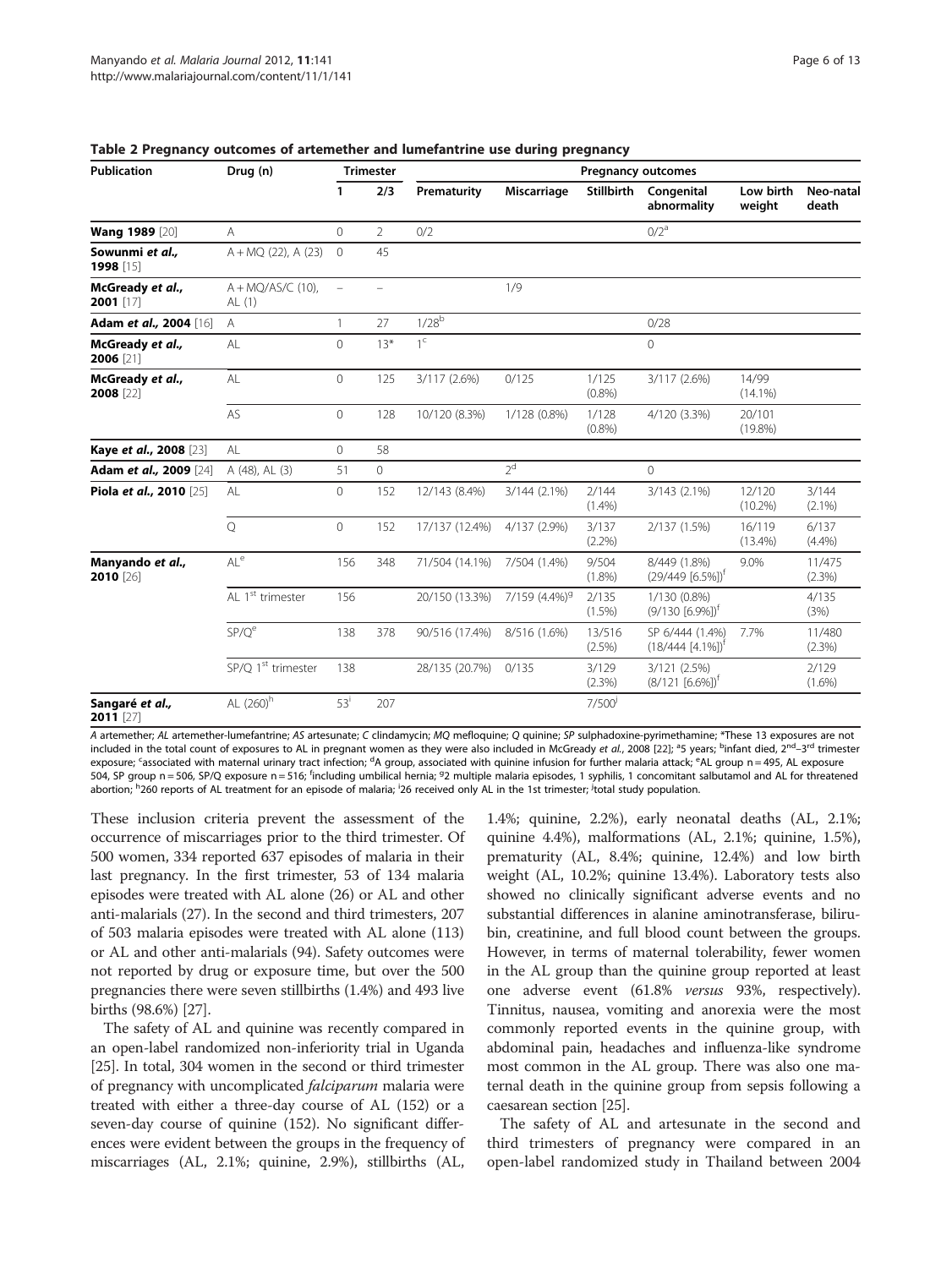and 2006 [[22](#page-11-0)]. Women with acute falciparum malaria were randomized to treatment: 125 to AL and 128 to artesunate (seven days). Birth outcomes were assessed and were similar between the two treatment groups. There was one reported miscarriage in the artesunate group and one stillbirth in each treatment group. No significant differences were detected between the treatment groups in the occurrence of congenital abnormalities (AL, 2.6%; artesunate, 3.3%), prematurity (AL, 2.6%; artesunate, 8.3%) and low birth weight (AL, 14.1%; artesunate, 19.8%). The authors reported that there were no differences between the groups in terms of growth or developmental parameters at one year after birth, but that there were significantly more deaths in the artesunate group (6.7%) than the AL group (0.9%), although these deaths were unlikely to be related to treatment. Tolerability of the two treatments was similar, with only one serious adverse event related to treatment (Day 2 increase in parasitaemia in the AL group) and one maternal death, which was not suspected to be related to the AL treatment (haemorrhagic shock after a ruptured uterus). Haematology and blood chemistry evaluations detected no difference in the occurrence of abnormal values at Day 14 between the treatment groups, and paired ECG examinations (baseline and 1 hour after treatment) showed no clinically relevant abnormalities after AL treatment. The only adverse event that differed between the treatment groups was tinnitus, which was more frequent in the artesunate group (AL, 0%; artesunate, 8.5%) [\[22\]](#page-11-0).

A 2006 Ugandan open-label, randomized study compared AL with chlorproguanil-dapsone in the second and third trimesters of pregnancy for the treatment of uncomplicated falciparum malaria [\[23\]](#page-11-0). Chlorproguanildapsone has now been withdrawn, and so only the results from the AL arm of the study will be discussed [[28\]](#page-12-0). This study reported the occurrence of maternal adverse events, but did not report on pregnancy outcomes. In total, 58 women were randomly assigned to AL treatment. Liver and renal function tests remained normal throughout the study and the frequency of adverse events was low (palpitations (4), dizziness (1), drowsiness (1) and generalized skin rash (1)) [\[23](#page-11-0)].

# Studies assessing the efficacy of AL during pregnancy

The efficacy of AL against uncomplicated *falciparum* malaria during the second and third trimesters of pregnancy was investigated in the three open-label randomized studies described above (Table [3](#page-7-0), [Additional file 4](#page-10-0)). In the Ugandan study that compared AL with quinine, 152 women with positive blood smears were randomized to each treatment. This study reported high efficacy of AL during pregnancy and the non-inferiority of AL relative to quinine. The PCR-corrected cure rates were similar both at Day 42 (AL, 99.3% (range 96.0–99.9); quinine, 97.6% (range 93.1–99.5))

and at delivery (or Day 42 if later) (AL, 98.2% (range 93.5–99.7); quinine, 96.1% (range 90.2–98.9)) [[25](#page-11-0)]. The Ugandan study of AL versus chlorproguanil-dapsone, where 58 pregnant women with clinical symptoms of malaria and positive blood smears were randomized to AL, also reported high efficacy of AL with a 28-day cure rate of 100% for both treatments [[23](#page-11-0)]. However, the Thai study comparing AL and artesunate treatment in women with positive blood smears (AL, 125 women; AS, 128 women) reported a cure rate of less than 95% for AL at Day 42 and for both treatments at delivery (or Day 42 if later). In this study, both treatment groups had a median (range) time to parasite clearance of  $2(1-5)$  days, but the PCR-adjusted cure rate at Day 42 was 95.2% (95% CI 91.5–97.1) for artesunate and 87.2% (95% CI 81.1–93.2) for AL, and at delivery (or Day 42 if later) was 89.2% (95% CI 82.3–96.1) for artesunate and 82.0% (95% CI 74.8–89.3) for AL. Before delivery (or Day 42 if later), there were 20 recrudescent infections with AL and 10 with artesunate [[22\]](#page-11-0).

# Studies assessing the pharmacokinetics of AL during pregnancy

It has been reported that the pharmacokinetics of antimalarial treatments may change during pregnancy [[29,30](#page-12-0)]. There are several reports of the pharmacokinetics of AL during pregnancy, but there are currently no published data directly comparing the pharmacokinetics in pregnant and non-pregnant women (Table [4\)](#page-8-0). A study conducted in Thailand in 2004 assessed the lumefantrine and artemether exposure in a small number (13) of women in the second or third trimester of pregnancy, who were still infected after seven days of supervised quinine treatment. Results were compared with those of a previous report from a small cohort (17) of non-pregnant adult malaria patients [[21\]](#page-11-0). All 13 pregnant women were cured rapidly, with parasite clearance within one to three days. Although data sets were relatively limited by the small number of patients, lumefantrine plasma concentration-time curves for pregnant and non-pregnant patients were very similar within the first five days after treatment (i.e. within the relevant therapeutic window). Lumefantrine total exposure (Area Under the Curve [AUC]) from 60 hours after treatment initiation (after last dose) until time infinity ( $AUC<sub>60h→∞</sub>$ ) was 237 μg/ ml.h (90% predicted range 75–576) in pregnant women versus 251 μg/ml.h (90% predicted range 79–616) in nonpregnant adults, thus differing overall by only 6% [\[21](#page-11-0)[,31](#page-12-0)]. In addition, the median lumefantrine  $C_{\text{max}}$  of 7.34  $\mu$ g/ml reported in pregnant women in this study was well within the range of values reported in non-pregnant female and male patients in several other studies [\[31-33](#page-12-0)]. Artemether exposure was also described as being reduced in this pregnant population study compared with previous reports from non-pregnant adults (pregnant women, median  $AUC_{0\rightarrow 8h}$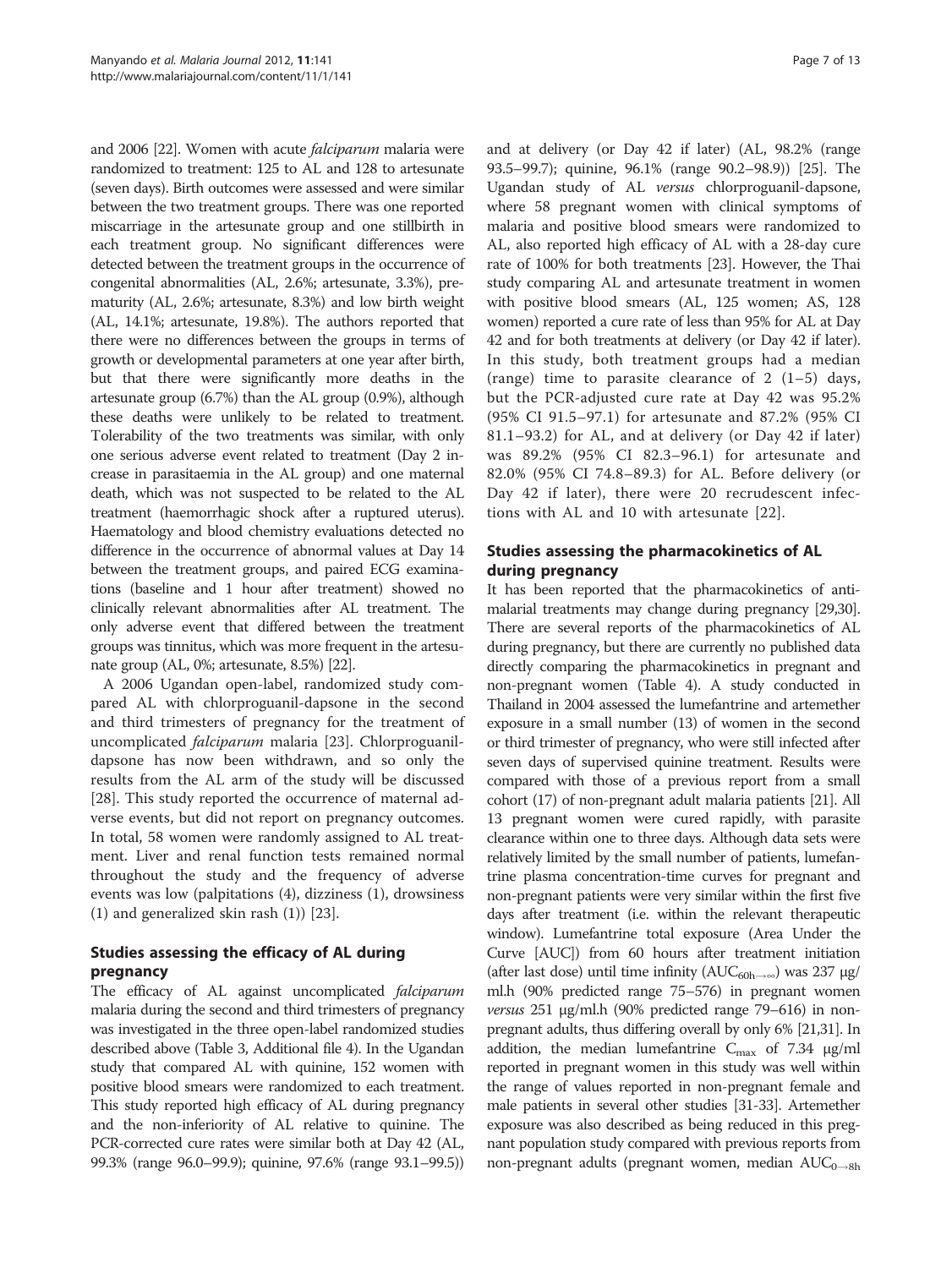| <b>Publication</b>            | <b>Description</b>                                                                                                                   | Treatment (n) | Fever clearance              | Parasite clearance           | Cure rate                                                                                                                        |
|-------------------------------|--------------------------------------------------------------------------------------------------------------------------------------|---------------|------------------------------|------------------------------|----------------------------------------------------------------------------------------------------------------------------------|
| McGready et al.,<br>2008 [22] | Thai study. Open-<br>label, randomized<br>study of AL vs. AS<br>in the $2^{nd}$ and $3^{rd}$<br>trimesters                           | AL (125)      | 2 $(1-3)$ days <sup>†</sup>  | 2 $(1-5)$ days <sup>†</sup>  | 87.2% (95% CI 81.1-93.2) <sup>3</sup><br>at Day 42.82.0% (95% CI<br>74.8-89.3) <sup>‡</sup> at delivery<br>(or Day 42 if later)  |
|                               |                                                                                                                                      | AS (128)      | 1 $(1-2)$ days <sup>†</sup>  | 2 (1–5) days <sup>†</sup>    | 95.2% (95% CI 91.5-97.1) <sup>¥</sup><br>at Day 42.89.2% (95% CI<br>82.3-96.1) <sup>‡</sup> at delivery<br>(or Day 42 if later)  |
| Kaye et al.,<br>2008 [23]     | Ugandan study.<br>Open-label, randomized<br>study of AL vs.<br>chlorproguanil-dapsone*<br>in the $2^{nd}$ and $3^{rd}$<br>trimesters | AL (58)       | 47 (85.5%)<br>clear at Day 2 | 49 (89.1%)<br>clear at Day 2 | 100% at Day 28                                                                                                                   |
| Piola et al., 2010 [25]       | Ugandan study. Open-label,<br>randomized study of AL vs. Q<br>in the $2^{nd}$ and $3^{rd}$ trimesters                                | AL (152)      | 130 (100%)<br>clear at Day 2 | 148 (99%)<br>clear at Day 2  | 99.3% (range 96.0-99.9) <sup>§</sup><br>at Day 42.98.2%<br>(range 93.5-99.7) <sup>§</sup><br>at delivery (or Day 42<br>if later) |
|                               |                                                                                                                                      | Q(152)        | 127 (99%)<br>clear at Day 2  | 123 (86%)<br>clear at Day 2  | 97.6% (range 93.1-99.5) <sup>§</sup><br>at Day 42.96.1%<br>(range 90.2-98.9) <sup>§</sup><br>at delivery (or Day 42<br>if later) |

<span id="page-7-0"></span>

| Table 3 Efficacy outcomes of artemether-lumefantrine use during pregnancy |  |  |
|---------------------------------------------------------------------------|--|--|
|---------------------------------------------------------------------------|--|--|

AL artemether-lumefantrine; AS artesunate; CI confidence interval; Q quinine; \*Chlorproguanil-dapsone has been withdrawn, so the chloroproguanil-dapsone data are not shown; <sup>†</sup>median (range) days; ‡PCR-adjusted, intent-to-treat population; <sup>\$</sup>PCR-adjusted, modified intent-to-treat population.

of 66.4 ng/ml.h (90% range 10.5–264.8); non-pregnant adults, mean  $AUC_{0\rightarrow 8h}$  211 ng/ml.h (SD 109)) [\[21\]](#page-11-0). This comparison was made with exposure values from 25 male Thai malaria patients [\[34\]](#page-12-0). However, other reports in nonpregnant individuals also given the six-dose regimen of AL [[35,36](#page-12-0)] showed comparable or even lower artemether and dihydroartemisinin (DHA) exposure values than those reported in pregnant women in the study by McGready et al., [\[21\]](#page-11-0). These exposure values were measured in healthy subjects, who are known to exhibit the highest artemether and lumefantrine absorption and bioavailability when the drug is given with a standardized meal. Therefore, and because of the considerably large inter-subject (and interstudy) variability in the pharmacokinetics of artemether and lumefantrine, comparisons with historical data should be done with great caution. Furthermore, despite apparently lower exposure to artemether and DHA in the study by McGready et al., [\[21\]](#page-11-0) all 13 pregnant women treated with AL were cured. In one woman, P. falciparum infection reappeared during follow-up (Day 21), but PCR genotyping confirmed this to be a new infection.

Two of the three efficacy studies of AL during pregnancy reported Day 7 lumefantrine plasma levels, a measure correlated with drug exposure estimates [[31\]](#page-12-0). In particular, Day 7 lumefantrine plasma levels below 280 ng/ml have been related to the risk of therapeutic failure [\[32](#page-12-0)]. In the Ugandan study that compared AL and quinine in the second and third trimester of pregnancy and reported an AL cure rate of 98.2% (PCR-corrected at

delivery (or Day 42 if later)), venous lumefantrine levels were assessed in 97 women [\[25\]](#page-11-0). The median Day 7 lumefantrine concentration of 481 ng/ml was similar to the median concentration of 350 ng/ml previously reported in healthy adults, but the range of values was larger in the pregnant population (15–3,246 versus 204–869 ng/ml) [[25](#page-11-0)[,31](#page-12-0)]. Within this population, there were six women with recurrent parasitaemia by delivery (or Day 42 if later) (one recrudescent, two novel, one indeterminate, two nonfalciparum) and five of these women had Day 7 lumefantrine levels below 280 ng/ml. However, a third of women without recrudescent parasitaemia also had a Day 7 lumefantrine concentration under 280 ng/ml [\[25\]](#page-11-0).

A pharmacokinetic extension of the Thai study of AL and artesunate during the second and third trimesters, which reported an AL cure rate of 82% (PCR-corrected at delivery (or Day 42 if later), assessed the capillary plasma lumefantrine concentrations in 103 women [\[37\]](#page-12-0). This study found no significant differences in Day 7 lumefantrine concentration between women with and without recurrent parasitaemia, although no treatment failures occurred in women with lumefantrine concentrations above 550 ng/ml (approximately 360 ng/ml in venous plasma) [\[37](#page-12-0)]. The median capillary plasma lumefantrine exposure  $(AUC_{0\rightarrow\infty})$  was 472 μg/ml.h (range 119–1261) and the median Day 7 lumefantrine concentration was 391 ng/ml (range 126–1600), approximately equivalent to a median venous plasma concentration of 310 ng/ml (range 94–1364) and above the 280 ng/ml threshold predictor of treatment failure [[37\]](#page-12-0).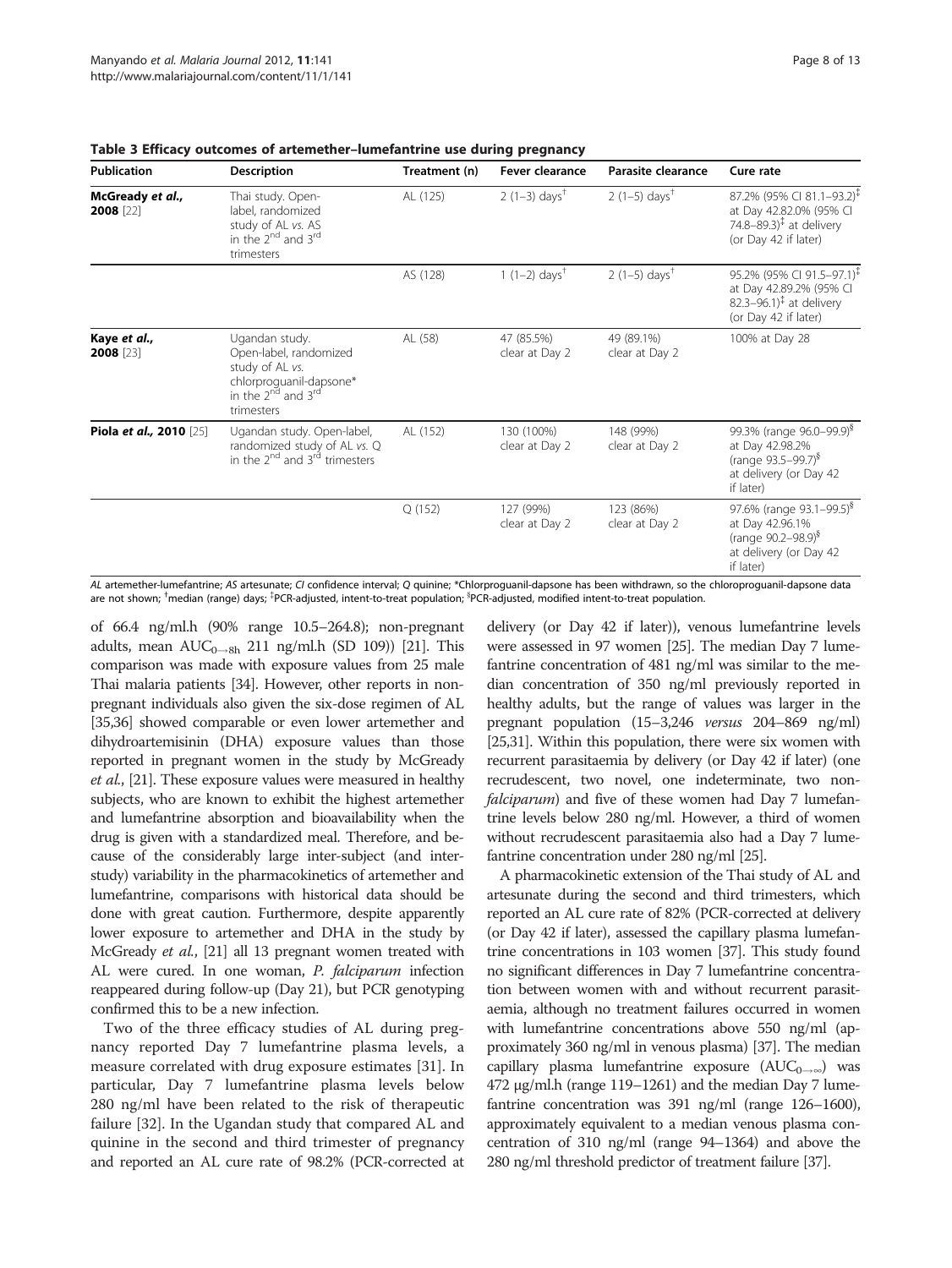<span id="page-8-0"></span>

| <b>Publication</b>                                                                                                                                                                                                | <b>Description</b>                                                                                                                                                    | Median (range)<br>Day 7 lumefantrine<br>concentration                                          | Median (range)<br>lumefantrine $C_{\text{max}}$ | Lumefantrine<br>exposure                                                                                                                            | Artemether<br>exposure<br>$(AUC_{0 \rightarrow 8h})$                                                                       |
|-------------------------------------------------------------------------------------------------------------------------------------------------------------------------------------------------------------------|-----------------------------------------------------------------------------------------------------------------------------------------------------------------------|------------------------------------------------------------------------------------------------|-------------------------------------------------|-----------------------------------------------------------------------------------------------------------------------------------------------------|----------------------------------------------------------------------------------------------------------------------------|
| McGready et al.,<br>Pharmacokinetic study<br>2006 [21]<br>of AL in pregnancy using<br>venous plasma samples<br>$(n = 13)$ . Results<br>compared with a<br>previous report in<br>non-pregnant adults<br>$(n = 17)$ |                                                                                                                                                                       | 384 ng/ml (62-835)*                                                                            | 7340 ng/ml<br>$(1,590 - 15,670)^*$              | Pregnant: 237 µg/ml.h<br>(90% predicted range)<br>$75-576$ <sup>T</sup> , Non-pregnant:<br>251 µg/ml.h (90%<br>predicted range 79-616) <sup>T</sup> | Pregnant, median<br>(90% range):<br>66.4 ng/ml.h<br>$(10.5 - 264.8)$ ,<br>Non-pregnant,<br>mean (SD):<br>211 ng/ml.h (109) |
| Tarning et al.,<br>2009 [37]                                                                                                                                                                                      | Pharmacokinetic study<br>of AL in pregnancy<br>using capillary plasma<br>samples $(n = 103)$                                                                          | Capillary plasma:<br>391 ng/ml (126-1,600),<br>venous plasma (approx):<br>310 ng/ml (94-1,364) |                                                 | $AUC_{0\rightarrow\infty}$ median (range):<br>472 µg/ml.h (119-1,261)                                                                               |                                                                                                                            |
| Piola et al.,<br>$2010$ [25]                                                                                                                                                                                      | Open-label, randomized<br>study of AL vs. Q in<br>the $2^{nd}$ and $3^{rd}$<br>trimesters, with<br>pharmacokinetic<br>analysis of venous<br>plasma samples $(n = 97)$ | 481 ng/ml (15-3,246)                                                                           |                                                 |                                                                                                                                                     |                                                                                                                            |

AL artemether-lumefantrine; Q quinine;\*90% range;  $^\dagger$ AUC $_{60\text{h}\rightarrow\infty}$ 

# **Discussion**

Malaria during pregnancy is associated with an increased risk of maternal anaemia, maternal death, abortion, premature labour, low birth weight, and neonatal death [[1,7](#page-11-0)[,38\]](#page-12-0). Control measures recommended in areas of stable transmission to protect against these outcomes include the use of preventive strategies and proper case management, with accurate diagnosis and prompt, effective treatment of malaria and anaemia [[6,9](#page-11-0)].

The current WHO recommendations for the treatment of uncomplicated *falciparum* malaria during pregnancy are: a locally effective ACT (AL, AS-AQ, AS-MQ or  $AS + SP$ ) in the second and third trimesters of pregnancy, and quinine plus clindamycin or quinine monotherapy in the first trimester [\[11\]](#page-11-0). These recommendations were based on available efficacy and safety data for ACT, which were particularly limited in the first trimester.

This review focused on the safety and efficacy of AL during pregnancy, since AL has now been widely available for over ten years in Africa and is used across several continents. It includes over one thousand reports of AL use in pregnancy, with 212 in the first trimester [\[15](#page-11-0)-[17,20,22-27](#page-11-0)]. However, it should be noted that the literature review selected English-language publications only, and so there may be relevant reports or studies that are currently unpublished or published in other languages, that have not been included in this article.

The reported studies suggest that AL is generally well tolerated by pregnant women and shows no association between the use of AL in the second and third trimesters of pregnancy and an increased risk of spontaneous abortion, stillbirth or congenital abnormalities when compared with quinine, SP or artesunate [\[22,25,26](#page-11-0)]. In comparison with

quinine, which is currently recommended throughout pregnancy in some countries, tolerability benefits of AL may improve treatment compliance [\[25](#page-11-0)]. Additionally, quinine use in late pregnancy is associated with increased risk of hypoglycaemia [[39\]](#page-12-0).

There are fewer available reports on the use of AL by pregnant women in the first trimester, and 156 of these were reported in a recent observational study in Zambia that compared AL and SP [[26](#page-11-0)]. In this study, no differences were detected between first trimester exposures of the two drugs in the occurrence of perinatal death, infant malformation or assessments of infant neurodevelopment. However, seven of 159 foetuses exposed to AL in the first trimester were miscarried, while there were no miscarriages of the 135 foetuses exposed to SP and/or quinine in the first trimester [[26\]](#page-11-0). Although four of the seven events were linked to confounding factors such as infection (Table [2\)](#page-5-0), further investigations of the safety of ACT in the first trimester are recommended.

One factor that may relate to the miscarriages in first trimester AL exposures is the use of presumptive treatment and the risk of treating women without malaria. In this study, malaria cases were predominantly diagnosed based on clinical symptoms without confirmation by microscopy or RDT [\[26](#page-11-0)]. Recent studies in animals and humans have suggested that the risk of embryotoxicity from artemisinins may be higher in pregnant women who do not have malaria than those with malaria, as healthy volunteers taking artemisinins have shown greater decreases in reticulocyte count, a possible marker for embryotoxicity, than adults treated for malaria [[40](#page-12-0)]. Another relevant risk factor for miscarriage is malaria infection in the first trimester of pregnancy. Analysis of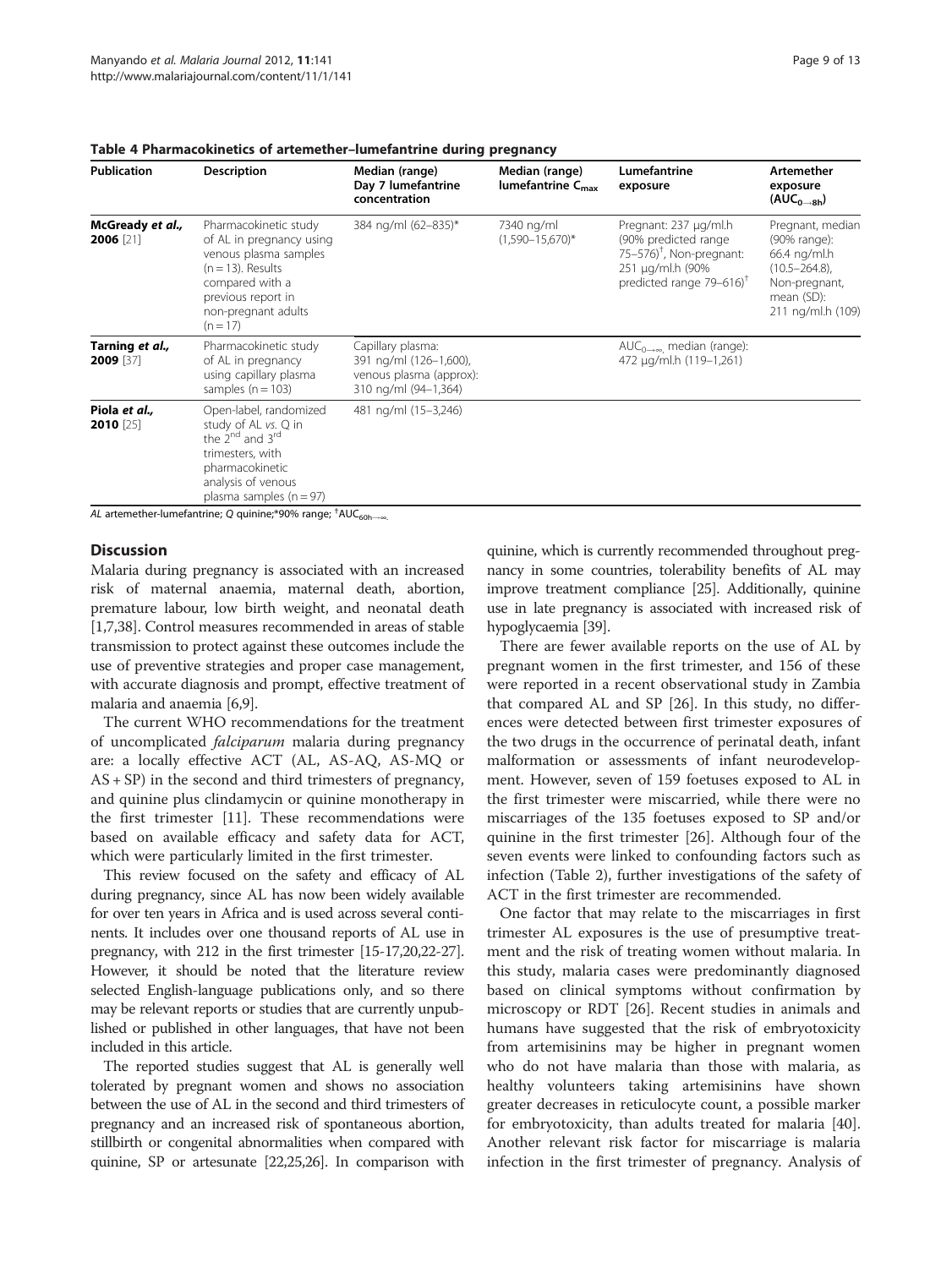data collected at the Shoklo Malaria Research Unit between 1986 and 2010 compared the outcomes of 945 confirmed cases of malaria in the first trimester of pregnancy with 16,668 pregnancies without a malaria infection, and showed that malaria infection in the first trimester was associated with increased risk of miscarriage, and this risk was similar in women treated with chloroquine, quinine and artesunate [\[41\]](#page-12-0).

The available studies suggest that the use of AL in the second and third trimesters of pregnancy is not associated with adverse outcomes. However, to detect any rare adverse events, which may not become apparent in clinical studies, it is important to monitor pregnancy outcomes following all exposures of pregnant women to anti-malarial treatments. This will increase the pool of available safety data for assessment of which treatments are most appropriate for use in pregnancy. There have been calls for anti-malarial pregnancy exposure registries for large-scale data collection [[42](#page-12-0)], and recently the design, feasibility and implementation of an Electronic Perinatal Record system was successfully tested in Lusaka, Zambia [\[43\]](#page-12-0).

The efficacy of AL has been studied in the second and third trimesters of pregnancy in randomized controlled trials. Studies in Uganda revealed higher efficacy than reports from Thailand [[22,23,25\]](#page-11-0). The efficacy of AL during pregnancy in the two Ugandan trials, but not the Thai trial, is similar to the results from studies in adults and children that have consistently reported AL efficacy of over 95% [[44](#page-12-0)]. The reasons for these differences in cure rate are currently unclear, but several explanations have been suggested. The study in Thailand compared AL and artesunate monotherapy in pregnant women. In this study, fever and parasite clearance were rapid and similar after both treatments. PCR-corrected parasitological cure rates at delivery (or Day 42 if later) were 82.0% for AL and 89.2% for artesunate. Fewer than half of the patients had primary infections at baseline, and for patients with recrudescent infections at baseline, the cure rate with AL was significantly lower than that with artesunate. However, for patients with primary infections or new infections at baseline following a previous episode, cure rates for the two treatments were similar. This is consistent with a previous report of reduced susceptibility of recrudescent infections to quinine, mefloquine and lumefantrine in this area, suggesting that the relatively lower cure rate may be due to relatively resistant parasites under such circumstances [\[22](#page-11-0)]. Piola and colleagues proposed that differences in the level of malaria immunity between the sites of the Ugandan and Thai trials could explain the different efficacies of AL in pregnant women, a plausible interpretation given the marked differences in the intensity of malaria transmission. The differences in cure rate could also be explained by the emergence of parasite resistance to artemisinins or lumefantrine at the Thai study site (Thai-Burmese border).

There have also been suggestions that changes in the pharmacokinetics of artemether and lumefantrine during pregnancy may influence the efficacy of AL [[21,22,25](#page-11-0)[,29](#page-12-0),[30,37\]](#page-12-0). Small changes in AL exposure during pregnancy have been reported [[21,25\]](#page-11-0), but these results should be viewed with caution as they involve inter-trial comparisons, small populations, high inter-individual variation in plasma levels and the average plasma levels reported are comparable with data from non-pregnant adults [[21,22,25,](#page-11-0)[31](#page-12-0)-[37,45\]](#page-12-0). Approximately one third of women in the Ugandan and Thai studies had a Day 7 lumefantrine concentration below 280 ng/ml, suggesting that lumefantrine concentration is unlikely to account for the reported differences in AL efficacy between the studies  $[22,25]$  $[22,25]$ . In Tarning *et al.*, no significant differences ( $p = 0.26$ ) in predicted Day 7 lumefantrine levels were detected between women with and without parasitaemia receiving AL in Thailand. However, it is of note that the predicted median Day 7 lumefantrine concentration in this pregnant population was reported to be lower than previous studies in children and non-pregnant adults in Thailand, Cambodia and the Lao People's Democratic Republic [[37](#page-12-0)]. These analyses, together with recent results suggesting that DHA clearance may be approximately 42% higher in pregnant women [\[46,47\]](#page-12-0), support the view that further study of the pharmacokinetics of AL in pregnancy would be of benefit to help maintain confidence in dosing regimens and ensure that pregnant women receive an appropriate treatment regimen. The Malaria in Pregnancy consortium has recently conducted a trial in Uganda comparing the AL pharmacokinetics in pregnant and matched non-pregnant women, and the data from this study are eagerly awaited [\[48\]](#page-12-0).

Co-morbidities and concomitant medications may also impact on the pharmacokinetics of anti-malarial treatments in children, adults and in pregnant women. There are several reports that HIV infection may influence the outcome of anti-malarial treatments, although the reported effects differ between the studies [\[49](#page-12-0)]. One small study in Ethiopia reported reduced clearance of P. falciparum by artemisinin in patients with HIV [\[50\]](#page-12-0). The potential for drug–drug interactions between both HIV and tuberculosis treatments and anti-malarials has been identified, but only limited pharmacokinetic data are available for some HIV treatments and there are currently no published data available for tuberculosis treatments. The effect of lopinavir/ritonavir (a protease inhibitor combination for treating HIV) on the pharmacokinetics of AL was tested in 13 healthy non-HIV infected adults. This study showed a two- to three-fold increase in lumefantrine exposure (AUC) and small decreases in artemether and DHA exposure (AUC and  $C_{\text{max}}$ ) when AL and lopinavir/ritonavir were co-administered [[51](#page-12-0)]. Further studies are required to determine whether these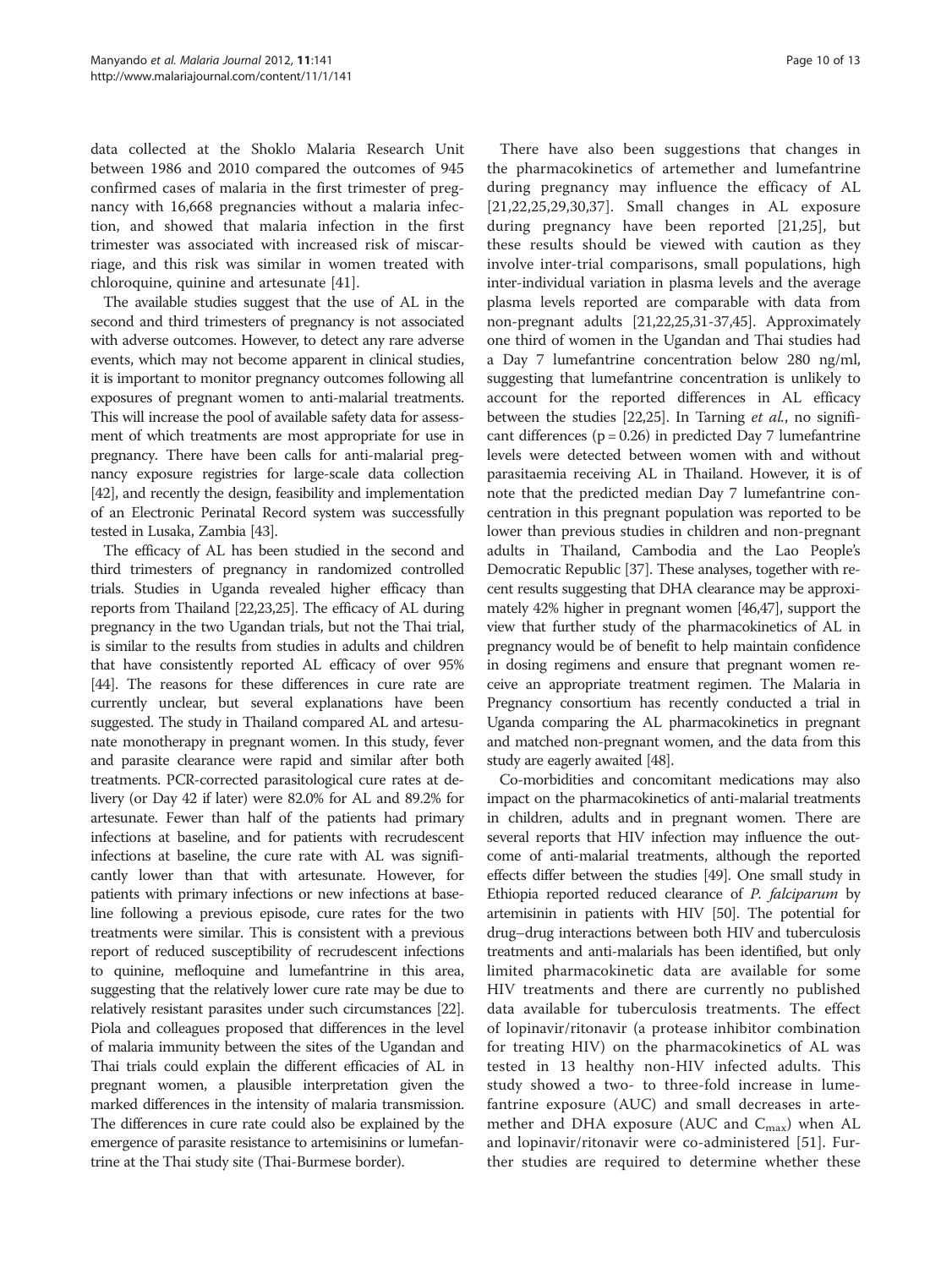<span id="page-10-0"></span>factors may impact on the efficacy and safety of antimalarials in the general population and during pregnancy.

Guidelines for the case management of malaria vary between countries, including the guidelines for treatment at different stages of pregnancy. Not all countries with endemic malaria have adopted the WHO recommendation to use ACT for uncomplicated falciparum malaria during the second and third trimesters of pregnancy. Reasons for recommending alternative treatments such as quinine or SP are likely to differ between countries according to local study data and economic and political considerations. South Africa currently recommends quinine plus clindamycin for the treatment of uncomplicated malaria in pregnancy due to concerns for foetal safety, based on animal studies, and a report of suboptimal lumefantrine absorption during pregnancy [\[52\]](#page-12-0). In addition, ACT is not currently recommended during pregnancy in Ethiopia, as local studies were considered necessary to identify those most suitable for use. As part of the President's Malaria Initiative, there are plans to revise the existing treatment guidelines, and the use of ACT in pregnancy will be considered [\[53\]](#page-12-0).

The recent publication of new safety data and the results from ongoing studies may impact current national policies. Full publication of a recent study of the safety of DHA-PPQ in the second and third trimester is eagerly awaited. Available data suggest that, in a population of 1,160 pregnant women, there was no increased risk of congenital abnormalities or stillbirths, and so DHA-PPQ may also be a suitable ACT for use in pregnancy [\[54\]](#page-12-0). Another trial is currently recruiting subjects in Burkina Faso, Ghana, Malawi and Zambia, with the aim of evaluating the efficacy and safety of four types of ACT (AL, AS-AQ, AS-MQ, and DHA-PPQ) for the treatment of pregnant women with P. falciparum malaria (PREGACT study: Safe and Efficacious Artemisinin-based Combination Treatments for African Pregnant Women With Malaria (Clinical Trials identifier NCT00852423)) expected to end in July 2014. There is also a similar trial ongoing in Brazil (Clinical Trials identifier NCT01082731), which is estimated to end in August 2012, and a pharmacovigilance study in Africa (Clinical Trials identifier NCT01232530) expected to end in October 2013.

### Conclusions

The use of AL for the treatment of uncomplicated P. falciparum malaria in pregnancy is supported by a large body of evidence. In the second and third trimesters, the available safety data support the use of AL, but further studies to assess the safety of AL in the first trimester are recommended. Since quinine with clindamycin is the currently recommended treatment during the first trimester, studies comparing the safety of AL versus quinine and clindamycin may be most appropriate. AL may be preferable to quinine in the second and third trimesters as AL efficacy is non-inferior to quinine, but is associated with fewer adverse events. There are some reports that suggest there may be a change in AL pharmacokinetics in pregnancy, although the impact on efficacy and safety needs to be studied further, especially since the majority of studies in pregnancy report high cure rates and adequate tolerability. Direct comparisons of drug levels and efficacy between pregnant and nonpregnant women are needed to separate any pharmacokinetic change in pregnancy from other factors such as the type of infection (novel or recrudescent), background immunity and parasite sensitivity.

The WHO recommendation for the use of appropriate ACT in the second and third trimesters of pregnancy is supported by the currently available data and the universal implementation of these recommendations throughout the African WHO region should occur. There is also need for further safety studies on the outcomes of ACT use during pregnancy and in particular, comparisons between the efficacy and safety of ACT and quinine with clindamycin during the first trimester.

# Additional files

[Additional file 1:](http://www.biomedcentral.com/content/supplementary/1475-2875-11-141-S1.doc) Ovid search strategy. Ovid was used to search the EMBASE, MEDLINE, BIOSIS (included In-Process and Other Non-indexed Citations, Daily Update) and Cochrane (included Cochrane Database of Systematic Reviews, APC Journal Club, Database of Abstracts of Reviews of Effects, Cochrane Central Register of Controlled Trials, Cochrane Methodology Register, Health Technology Assessment, NHS Economic Evaluation Database) databases between 1948 and 2011. Six queries were performed using the search terms shown. \*Search for the term shown with or without any number of additional letters; ?Search for the term shown with or without one additional letter.

[Additional file 2:](http://www.biomedcentral.com/content/supplementary/1475-2875-11-141-S2.doc) Results of literature search: Number of references identified for each query and database. EMBASE, MEDLINE, BIOSIS and Cochrane were searched on 16 December, 2011. Malaria in Pregnancy consortium library, Clinicaltrials.gov and WHO ICTRP were searched on 8 December, 2011 and TrialTrove was searched on 14 December, 2011. ICTRP, International Clinical Trials Registry Platform.

[Additional file 3:](http://www.biomedcentral.com/content/supplementary/1475-2875-11-141-S3.doc) 400 unique references recovered in the literature search.

[Additional file 4:](http://www.biomedcentral.com/content/supplementary/1475-2875-11-141-S4.doc) Publications reporting on the safety, efficacy and pharmacokinetics of artemether and artemether-lumefantrine in pregnancy, including the number of exposures during pregnancy. Sixteen articles were identified by the literature search, all reporting on pregnancies exposed to artemether or artemether-lumefantrine. The number of pregnancies exposed to artemether or artemetherlumefantrine are reported, and it is noted where exposures have been previously reported. AL, artemether-lumefantrine; AE, adverse events; SAE, serious adverse events; SP, sulphadoxine-pyrimethamine; ACT, artemisininbased combination therapies; † National treatment policy is quinine throughout pregnancy [55-57]; † National treatment policy is quinine in the first trimester and ACT in the second and third trimesters of pregnancy [55,58,59]; <sup>§</sup>National treatment policy is quinine in the first trimester and SP in the second and third trimesters of pregnancy; Benin,† Burkina Faso,† Cameroon,† DRC,† Gabon,† Mozambique,† Mali,† Thailand,† Ghana,<sup>‡</sup> Kenya,<sup>‡</sup> Malawi,<sup>‡</sup> Nigeria,<sup>‡</sup> Sudan,<sup>‡</sup> Tanzania,<sup>‡</sup> Uganda,<sup>‡</sup> Zambia,<sup>§</sup> [26,55,57-59]; #McGready et al., 2001 [17] includes all of the artemether exposures reported across three publications. To avoid duplication of pregnancy exposures the other two reports have not been included [18,19]; <sup>1</sup>Included women with a pregnancy in the last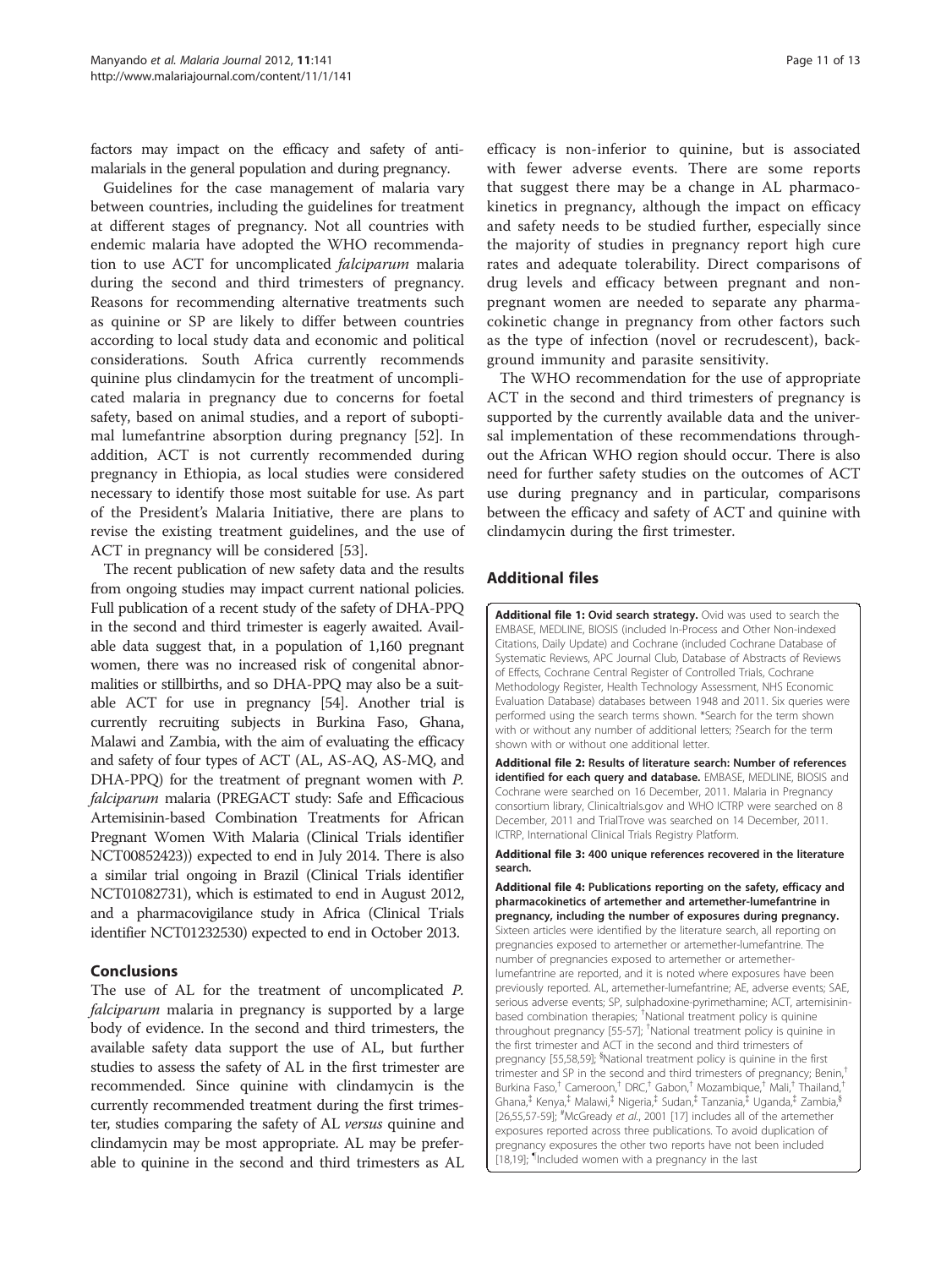<span id="page-11-0"></span>12 months that lasted until at least the third trimester. Current pregnancies were excluded; <sup>††</sup>Mali,<sup>†</sup> Mozambique,<sup>†</sup> Thailand,<sup>†</sup> Kenya,<sup>‡</sup> Nigeria,<sup>‡</sup> Sudan,<sup>‡</sup> Tanzania,<sup>‡</sup> Zambia<sup>§</sup> [26,55,57,59]; <sup>‡‡</sup>National treatment policy is quinine/AL [60]. Wang, 1989 [20], Sowunmi et al., 1998 [15], McGready et al., 2001 [17], Adam et al., 2004 [16], McGready et al., 2006 [21], Dellicour et al., 2007 [14], McGready et al., 2008 [22], Kaye et al., 2008 [23], Orton et al., 2008 [61], Adam et al., 2009 [24], Tarning et al., 2009 [37], Piola et al., 2010 [25], Manyando et al., 2010 [26], McGready et al., 2011 [29], Sangaré et al., 2011 [27], Wilby and Ensom, 2011 [30].

#### Abbreviations

ACT: Artemisinin-based combination therapy; AL: Artemether-lumefantrine; AS-AQ: Artesunate-amodiaquine; AS-MQ: Artesunate-mefloquine; AS + SP: Artesunate + sulphadoxine-pyrimethamine; AUC: Area under the curve; DHA: Dihydroartemisinin; DHA-PPQ: Dihydroartemisinin-piperaquine; IPTp: Intermittent preventive treatment in pregnancy; RDT: Rapid diagnostic test; SP: Sulphadoxine-pyrimethamine; WHO: World Health Organization.

#### Competing interests

CM, KK, HUO and EJ have no competing interests. UDA has received research funding from Sigma Tau and Sanofi-Aventis. He has also received travel grants from Sigma Tau and Novartis. KH is an employee of Novartis Pharmaceuticals Corporation, East Hanover, NJ, USA.

#### Acknowledgements

The authors would like to thank Kirstin Stricker for her critical review of the manuscript. Dr Lisa Redrup of PreScript Communications provided editorial support sponsored by Novartis Pharma AG.

#### Author details

<sup>1</sup>Tropical Diseases Research Centre, Ndola, Zambia. <sup>2</sup>Malaria Research and Training Centre, Bamako, Mali. <sup>3</sup>Institute of Tropical Medicine, Antwerp, Belgium. <sup>4</sup>Medical Research Council Unit, Fajara, The Gambia. <sup>5</sup>Department of Paediatrics, College of Medicine, University of Nigeria, Enugu, Nigeria. <sup>6</sup>Kenya Medical Research Institute, Kisumu, Kenya. <sup>7</sup>Novartis Pharmaceuticals Corporation, East Hanover, NJ, USA.

#### Authors' contributions

All authors met International Committee of Medical Journal Editors criteria for authorship. All authors contributed to the development of the outline, revised the manuscript critically, and read and approved the final manuscript.

#### Received: 22 December 2011 Accepted: 1 May 2012 Published: 1 May 2012

#### References

- 1. Whitty CJ, Edmonds S, Mutabingwa TK: Malaria in pregnancy. BJOG 2005, 112:1189–1195.
- 2. van Geertruyden JP, Thomas F, Erhart A, D'Alessandro U: The contribution of malaria in pregnancy to perinatal mortality. Am J Trop Med Hyg 2004, 71:35–40.
- 3. Menendez C, Romagosa C, Ismail MR, Carrilho C, Saute F, Osman N, Machungo F, Bardaji A, Quinto L, Mayor A, Naniche D, Dobaño C, Alonso PL, Ordi J: An autopsy study of maternal mortality in Mozambique: the contribution of infectious diseases. PLoS Med 2008, 5:e44.
- Dellicour S, Tatem AJ, Guerra CA, Snow RW, ter Kuile FO: Quantifying the number of pregnancies at risk of malaria in 2007: a demographic study. PLoS Med 2010, 7:e1000221.
- ter Kuile FO, Parise ME, Verhoeff FH, Udhayakumar V, Newman RD, van Eijk AM, Rogerson SJ, Steketee RW: The burden of co-infection with human immunodeficiency virus type 1 and malaria in pregnant women in subsaharan Africa. Am J Trop Med Hyg 2004, 71:41-54.
- 6. WHO: Assessment of the safety of artemisinin compounds in pregnancy. [\[http://www.who.int/malaria/publications/atoz/9789241596114/en/index.](http://www.who.int/malaria/publications/atoz/9789241596114/en/index.html) [html\]](http://www.who.int/malaria/publications/atoz/9789241596114/en/index.html).
- 7. Nosten F, McGready R, Mutabingwa T: Case management of malaria in pregnancy. Lancet Infect Dis 2007, 7:118–125.
- 8. Bardaji A, Sigauque B, Sanz S, Maixenchs M, Ordi J, Aponte JJ, Mabunda S, Alonso PL, Menendez C: Impact of malaria at the end of pregnancy on infant mortality and morbidity. J Infect Dis 2011, 203:691–699.
- 9. WHO: World Malaria Report 2010. [[http://www.who.int/malaria/](http://www.who.int/malaria/world_malaria_report_2010/en/index.html) [world\\_malaria\\_report\\_2010/en/index.html\]](http://www.who.int/malaria/world_malaria_report_2010/en/index.html).
- 10. Sinclair D, Zani B, Donegan S, Olliaro P, Garner P: Artemisinin-based combination therapy for treating uncomplicated malaria. Cochrane Database Syst Rev 2009,CD007483.
- 11. WHO: Guidelines for the Treatment of Malaria: Second Edition (2010). [[http://www.who.int/malaria/publications/atoz/9789241547925/en/index.](http://www.who.int/malaria/publications/atoz/9789241547925/en/index.html) [html\]](http://www.who.int/malaria/publications/atoz/9789241547925/en/index.html).
- 12. Clark RL, Lerman SA, Cox EM, Gristwood WE, White TE: Developmental toxicity of artesunate in the rat: comparison to other artemisinins, comparison of embryotoxicity and kinetics by oral and intravenous routes, and relationship to maternal reticulocyte count. Birth Defects Res B Dev Reprod Toxicol 2008, 83:397–406.
- 13. White TE, Clark RL: Sensitive periods for developmental toxicity of orally administered artesunate in the rat. Birth Defects Res B Dev Reprod Toxicol 2008, 83:407–417.
- 14. Dellicour S, Hall S, Chandramohan D, Greenwood B: The safety of artemisinins during pregnancy: a pressing question. Malar J 2007, 6:15.
- 15. Sowunmi A, Oduola AM, Ogundahunsi OA, Fehintola FA, Ilesanmi OA, Akinyinka OO, Arowojolu AO: Randomised trial of artemether versus artemether and mefloquine for the treatment of chloroquine/ sufadoxine-pyrimethamine-resistant falciparum malaria during pregnancy. J Obstet Gynaecol 1998, 18:322–327.
- 16. Adam I, Elwasila E, Mohammed Ali DA, Elansari E, Elbashir MI: Artemether in the treatment of falciparum malaria during pregnancy in eastern Sudan. Trans R Soc Trop Med Hyg 2004, 98:509–513.
- 17. McGready R, Cho T, Keo NK, Thwai KL, Villegas L, Looareesuwan S, White NJ, Nosten F: Artemisinin antimalarials in pregnancy: a prospective treatment study of 539 episodes of multidrug-resistant Plasmodium falciparum. Clin Infect Dis 2001, 33:2009–2016.
- 18. McGready R, Cho T, Cho JJ, Simpson JA, Luxemburger C, Dubowitz L, Looareesuwan S, White NJ, Nosten F: Artemisinin derivatives in the treatment of falciparum malaria in pregnancy. Trans R Soc Trop Med Hyg 1998, 92:430–433.
- 19. McGready R, Nosten F: The Thai-Burmese border: drug studies of Plasmodium falciparum in pregnancy. Ann Trop Med Parasitol 1999, 93 (Suppl 1):S19–S23.
- 20. Wang TY: Follow-up observation on the therapeutic effects and remote reactions of artemisinin (Qinghaosu) and artemether in treating malaria in pregnant woman. J Tradit Chin Med 1989, 9:28-30.
- 21. McGready R, Stepniewska K, Lindegardh N, Ashley EA, La Y, Singhasivanon P, White NJ, Nosten F: The pharmacokinetics of artemether and lumefantrine in pregnant women with uncomplicated falciparum malaria. Eur J Clin Pharmacol 2006, 62:1021–1031.
- 22. McGready R, Tan SO, Ashley EA, Pimanpanarak M, Viladpai-Nguen J, Phaiphun L, Wustefeld K, Barends M, Laochan N, Keereecharoen L, Lindegardh N, Singhasivanon P, White NJ, Nosten F: A randomised controlled trial of artemether-lumefantrine versus artesunate for uncomplicated Plasmodium falciparum treatment in pregnancy. PLoS Med 2008, 5:e253.
- 23. Kaye DK, Nshemerirwe R, Mutyaba TS, Ndeezi G: A randomized clinical trial comparing safety, clinical and parasitological response to artemetherlumefantrine and chlorproguanil-dapsone in treatment of uncomplicated malaria in pregnancy in Mulago hospital, Uganda. J Infect Dev Ctries 2008, 2:135–139.
- 24. Adam I, Elhassan EM, Omer EM, Abdulla MA, Mahgoub HM, Adam GK: Safety of artemisinins during early pregnancy, assessed in 62 Sudanese women. Ann Trop Med Parasitol 2009, 103:205–210.
- 25. Piola P, Nabasumba C, Turyakira E, Dhorda M, Lindegardh N, Nyehangane D, Snounou G, Ashley EA, McGready R, Nosten F, Guerin PJ: Efficacy and safety of artemether-lumefantrine compared with quinine in pregnant women with uncomplicated Plasmodium falciparum malaria: an open-label, randomised, non-inferiority trial. Lancet Infect Dis 2010, 10:762–769.
- 26. Manyando C, Mkandawire R, Puma L, Sinkala M, Mpabalwani E, Njunju E, Gomes M, Ribeiro I, Walter V, Virtanen M, Schlienger R, Cousin M, Chipimo M, Sullivan FM: Safety of artemether-lumefantrine in pregnant women with malaria: results of a prospective cohort study in Zambia. Malar J 2010, 9:249.
- 27. Sangare LR, Weiss NS, Brentlinger PE, Richardson BA, Staedke SG, Kiwuwa MS, Stergachis A: Patterns of anti-malarial drug treatment among pregnant women in Uganda. Malar J 2011, 10:152.